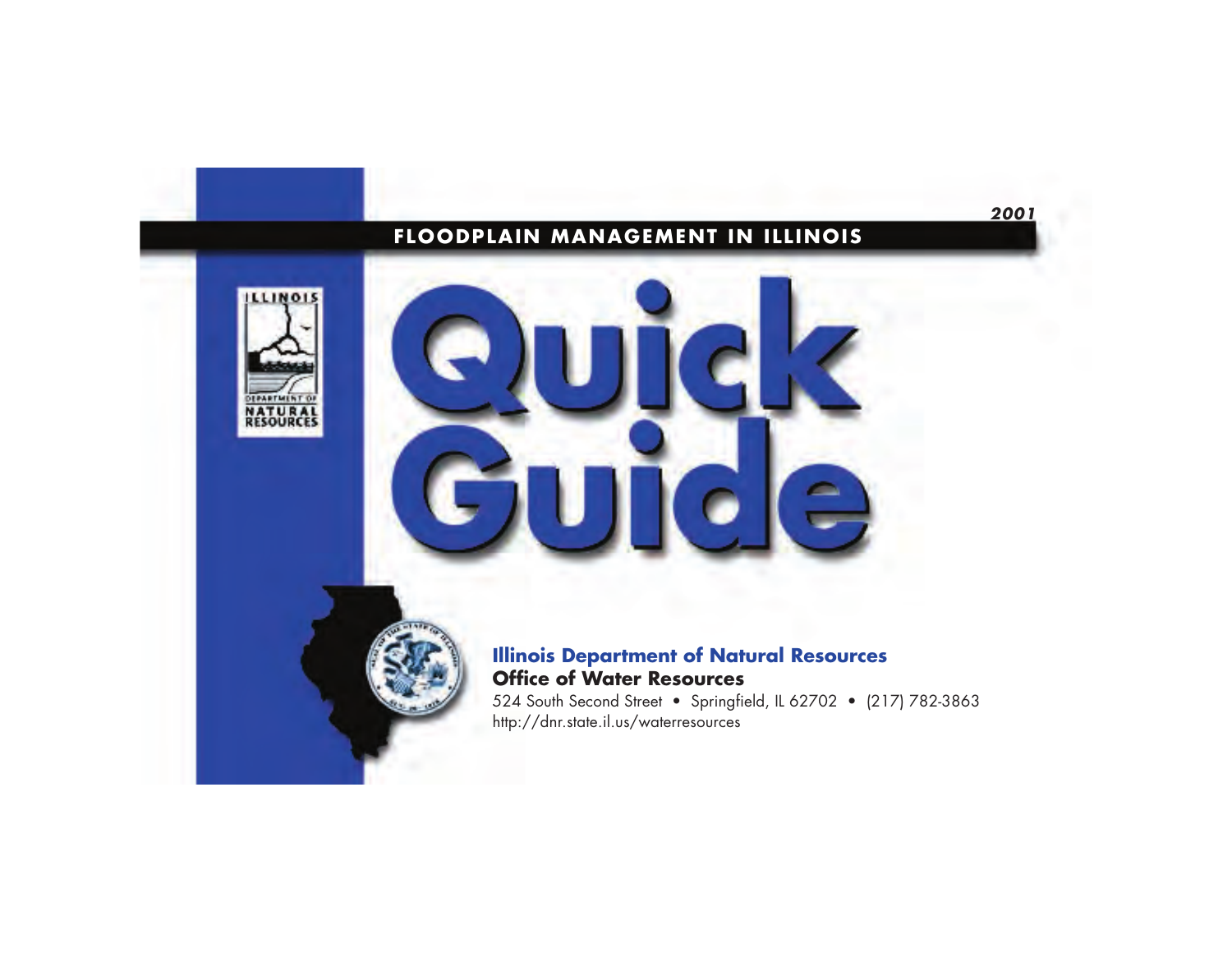#### **Table of Contents Table of Contents**

| 1  About This Guide                                       | 20  Carefully Complete the Permit Application                  |
|-----------------------------------------------------------|----------------------------------------------------------------|
| 2  Why do we Regulate the Floodplain?                     | 21  Floodway Development Proposals                             |
| 3  Community Responsibilities                             | 22  Floodplain Fill Can Make Things Worse                      |
| 4  Understanding the Riverine Floodplain                  | 23  How to Elevate Your Floodplain Building                    |
| 5  Understanding the Floodway                             | 24  A Basement is Not a Good Idea                              |
| 6  The Countywide Flood Insurance Rate Map                | 25  Manufactured Homes Deserve Special Attention               |
| 7  The Flood Insurance Rate Map                           | 26  Enclosures Below BFE                                       |
| 8  Use the Flood Profile to Determine BFEs                | 27  Utility Service for Buildings                              |
| 9  Approximate Flood Zones                                | 28  Accessory Structures                                       |
| 10  Flood Map Revisions                                   | 29  Recreational Vehicles                                      |
| 11  Floodplain Development Includes                       | 30  Agricultural Structures                                    |
| 12  Safe Uses of the Floodplain                           | 31  Planning to Improve Your Floodplain Building?              |
| 13  What is the Elevation Certificate and How is it Used? | 32  What About After Damages?                                  |
| 14  Completing the Elevation Certificate                  | 33  Elevating a Pre-FIRM Building                              |
| 15  Is Your Land Higher than the BFE?                     | 34  Think Carefully About Variances                            |
| 16  What is Meant by "Pre-FIRM" and "Post-FIRM"?          | 35  Paperwork is Important - for You and Your Community        |
| 17  Nature Doesn't Read Maps                              | 36  Some Flood Protection for Older Homes is Easy and Low Cost |
| 18  Go the Extra Foot!                                    | 37  Some Flood Mitigation Projects are More Costly             |
| 19  Some Key Permit Review Steps                          | 38  Want to Learn More?                                        |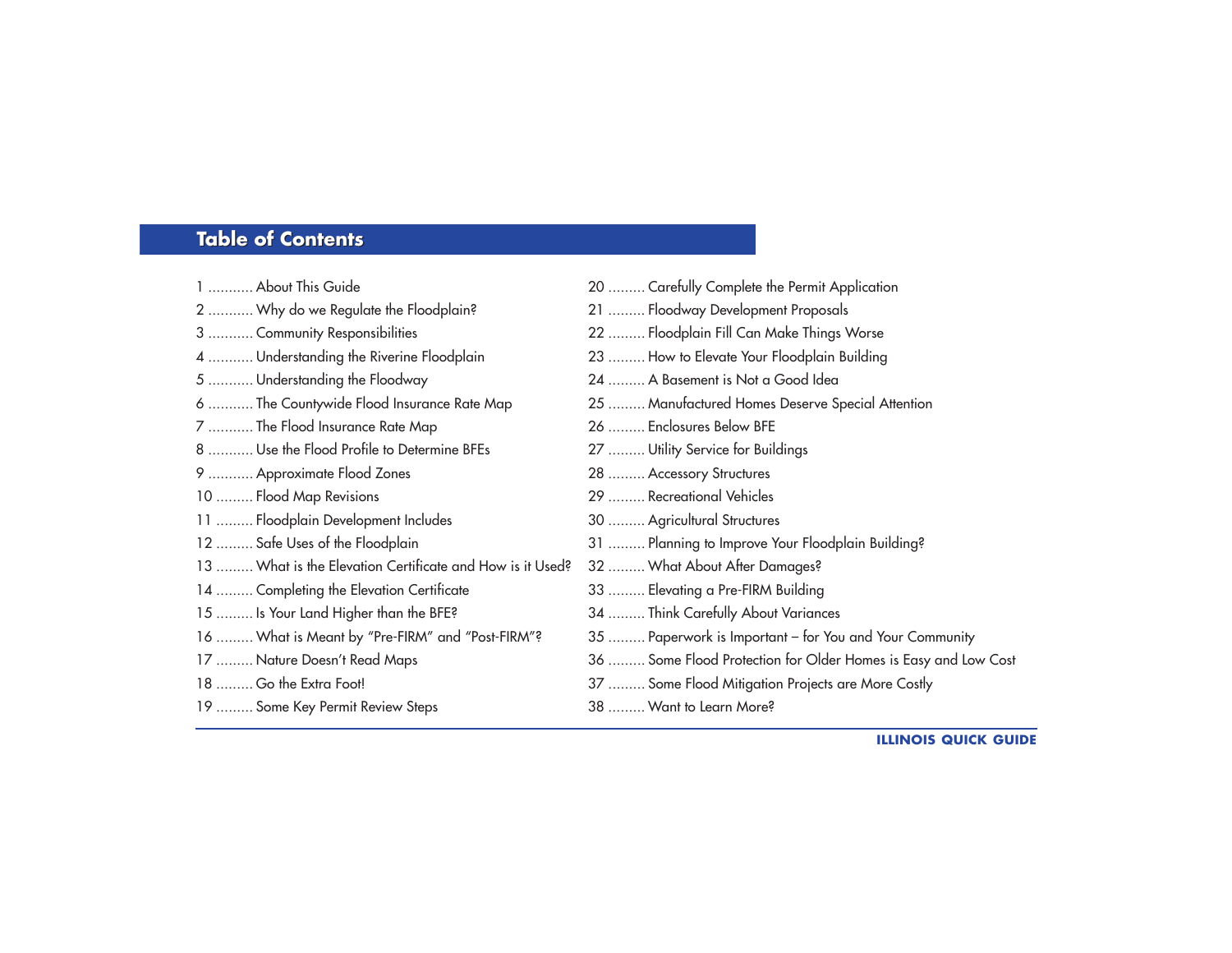## **About This Guide About This Guide**



The Floodplain Management **Quick Guide** was originally prepared by our friends and neighbors at the Missouri State Emergency Management Agency. The State of Missouri has graciously allowed it to be edited and modified for use in Illinois. Copyright laws do not apply.

The development of this **Quick Guide** was supported by funding from our partners at the Federal Emergency Management Agency (FEMA). The contents may not necessarily reflect the views and policies of the Federal government.

Questions and comments can be directed to the Illinois Department of Natural Resources/Office of Water Resources (IDNR/OWR) at (217) 782-3862. We encourage any comments and suggestions for improvements to this Guide. For additional copies, please call IDNR/OWR.

The Illinois Floodplain Management: Local Floodplain Administrator's Manual and other publications on floodplain management are available from IDNR, and other documents are available from FEMA. Please contact us if you have questions or need further assistance.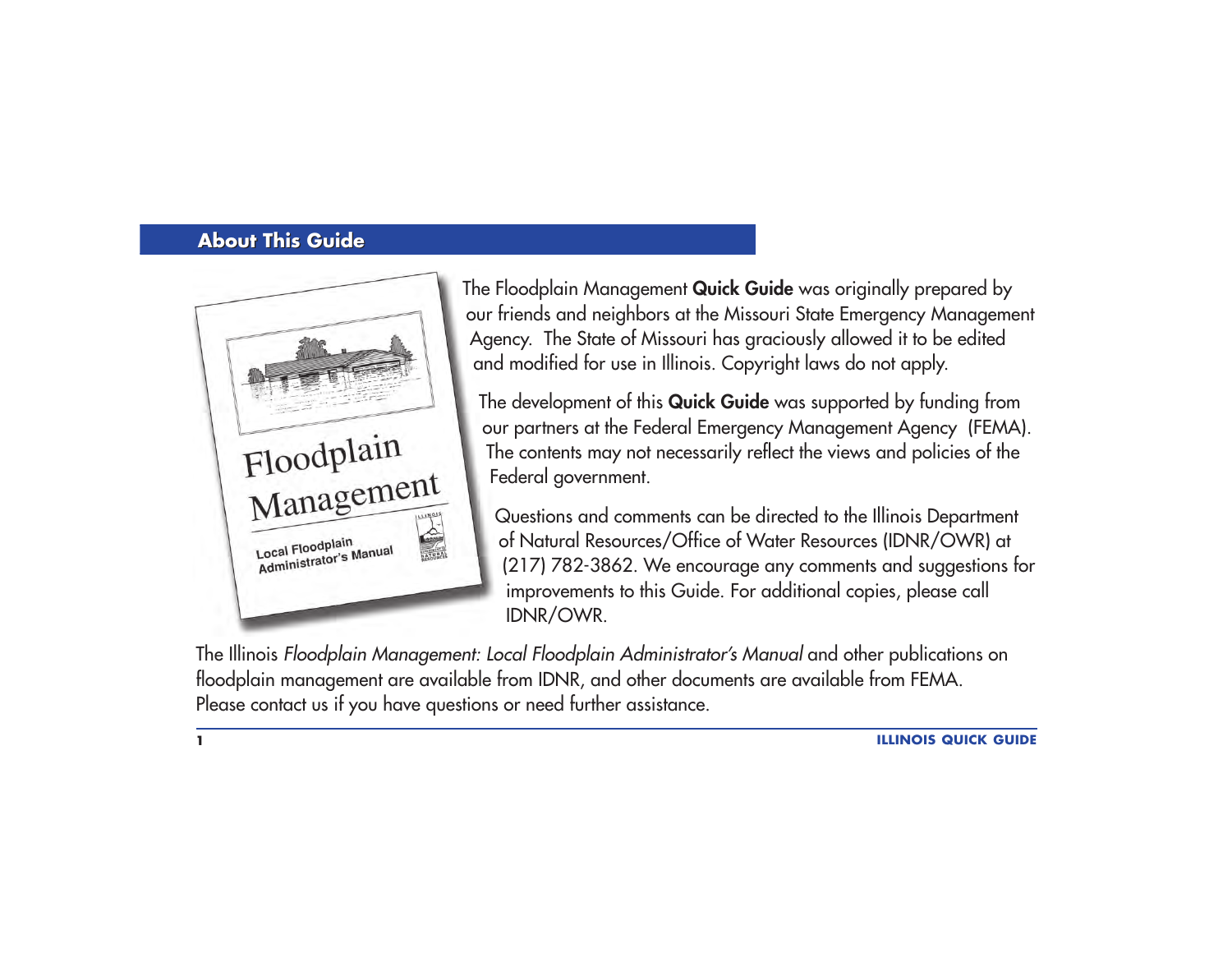### **Why Do We Regulate the Floodplain? Why Do We Regulate the Floodplain?**

- To protect people and property. Floodplain management is about building smart. It makes good sense. If we<br>know part of our land will flood from time to time, shouldn't we make reasonable decisions to help protect our<br>famil
- To make sure that federal flood insurance and disaster assistance are available. If your home or<br>business is in the floodplain, and federal flood insurance isn't available, then you can't get some types of federal<br>financia loans and grants.
- To save tax dollars. Every flood disaster affects the town's budget. If we build smarter, we'll have fewer problems the next time the river rises. Remember, federal disaster assistance doesn't kick in for all floods. And even when the President declares a disaster, your community still has to pay a lot to cover the costs of evacuation, temporary housing, repair, and clean-up.
- **To avoid liability and law suits.** If we know an area is mapped as floodplain and likely to flood if we know people could be in danger — if we know that buildings could be damaged, doesn't it make sense to take reasonable protective steps when we develop and build?
- **To reduce future flood losses in Illinois.** The laws in Illinois are simply a "good neighbor" policy designed to flood waters onto neighboring properties. These laws help keep flooding conditions from getting worse as more and more development takes place.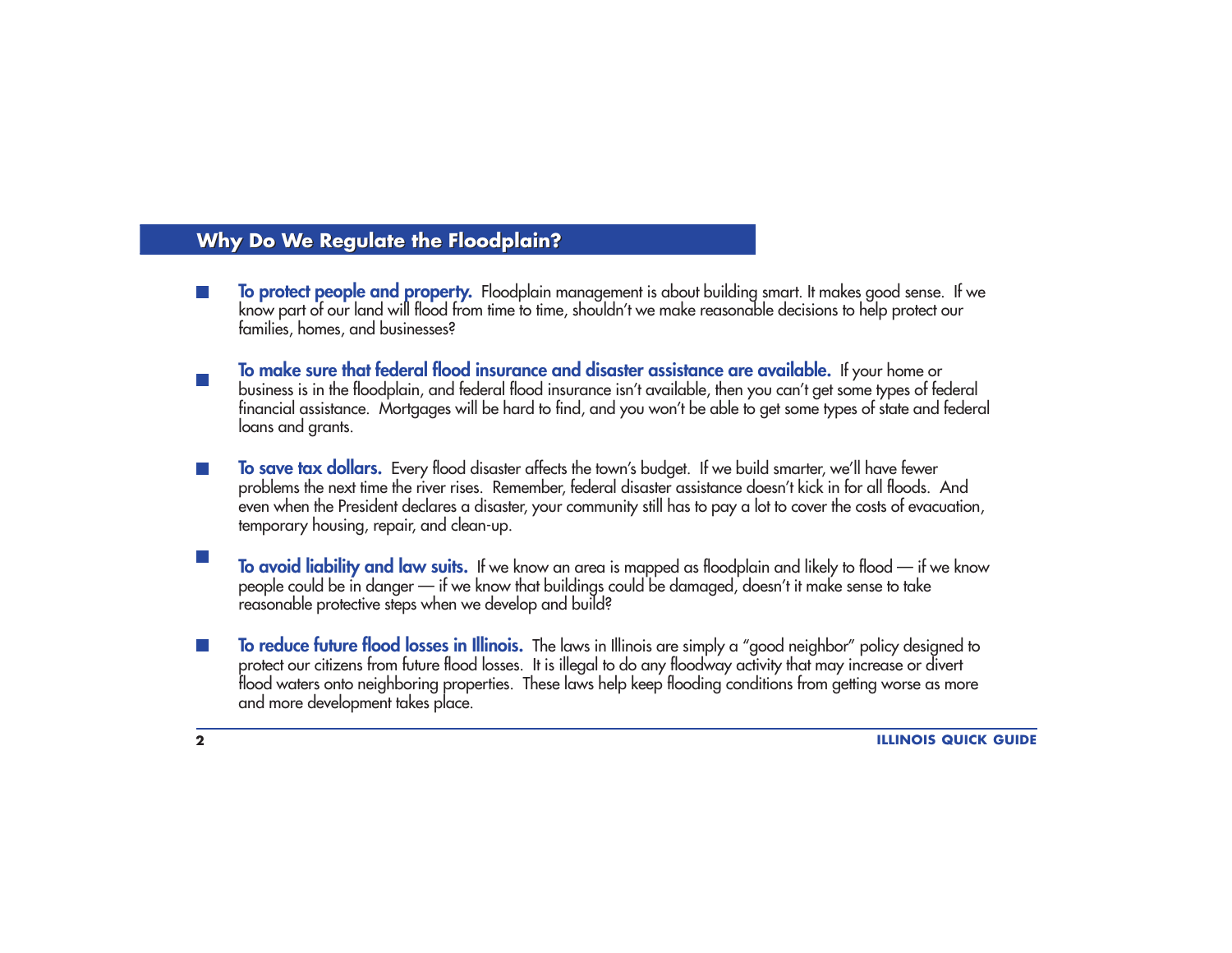# **Community Responsibilities Community Responsibilities**

**To participate in the National Flood Insurance Program, your community agrees to:**

- Adopt and enforce a Floodplain management ordinance  $\mathcal{L}^{\text{max}}$
- **Require** permits for all types of development in the Floodplain (see page 11)
- **Assure** that building sites are reasonably safe from flooding
- **Require** new or improved homes and manufactured homes to be elevated above the Base Flood Elevation (BFE)
- **Require** other buildings to be elevated or floodproofed
- **Conduct** field inspections and cite violations
- **Require** Elevation Certificates to document compliance (see pages 13 and 14)
- **Carefully consider** requests for variances
- **Advise** FEMA when updates to Flood maps are needed



**NATIONAL FLOOD INSURANCE PROGRAM**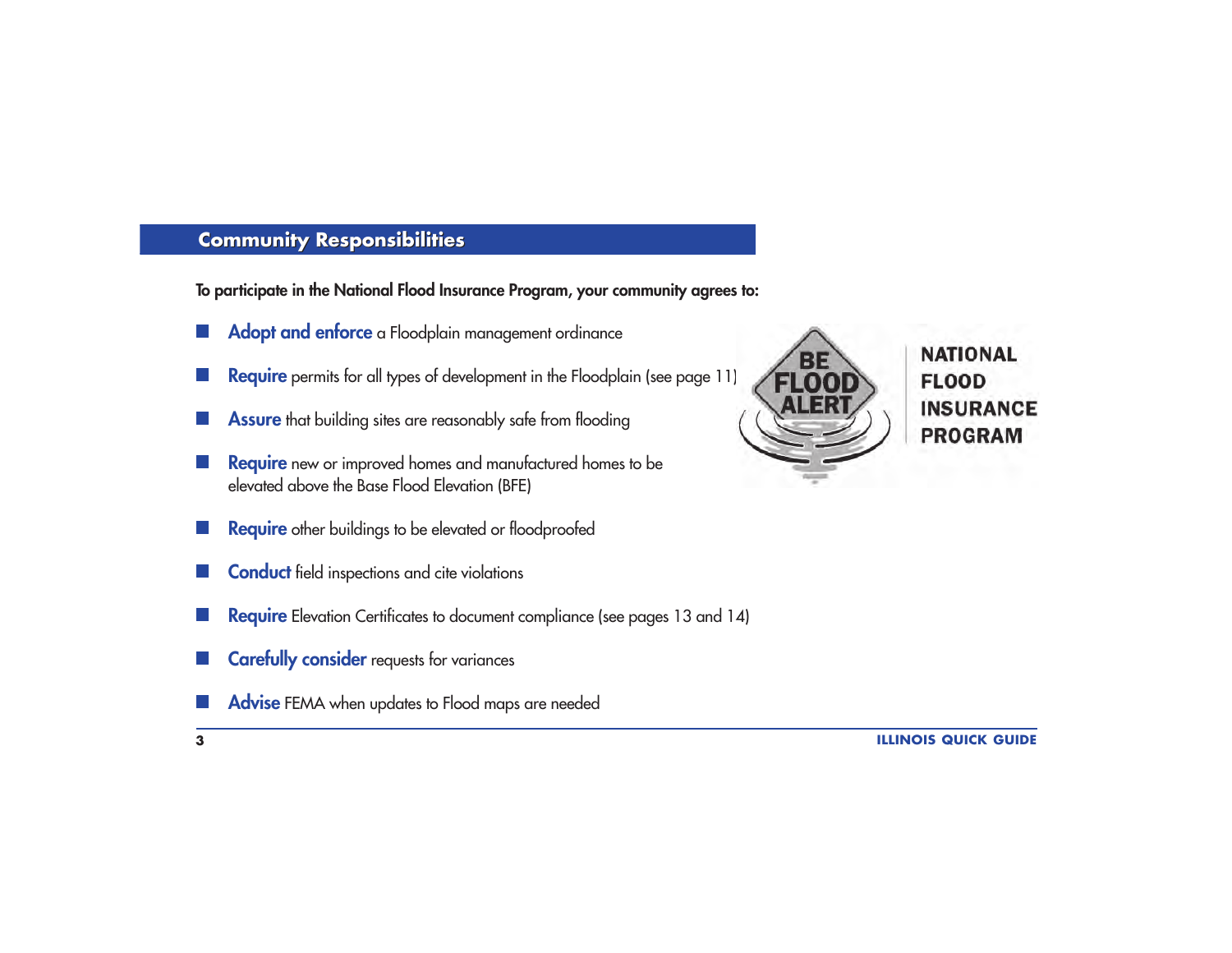# **Understanding the Riverine Floodplain Understanding the Riverine Floodplain**



# **Terms andDefinitions**

The Floodplain is the land that is subject to a  $1%$ -annual-chance or greater chance of flooding in any given year. On FIRMs and Floodway maps, the Floodplain may be designated as Zones A, AO, AH, A1-30, AE, or A99.

See page 5, **Understanding the Floodway**, to learn about the area of the floodplain where<br>floodwaters usually flow faster and deeper.

For Floodplains with Base Flood Elevations, check the Flood Insurance Study to find the Flood Profile which shows water surface elevations for different frequency floods ( see page 8).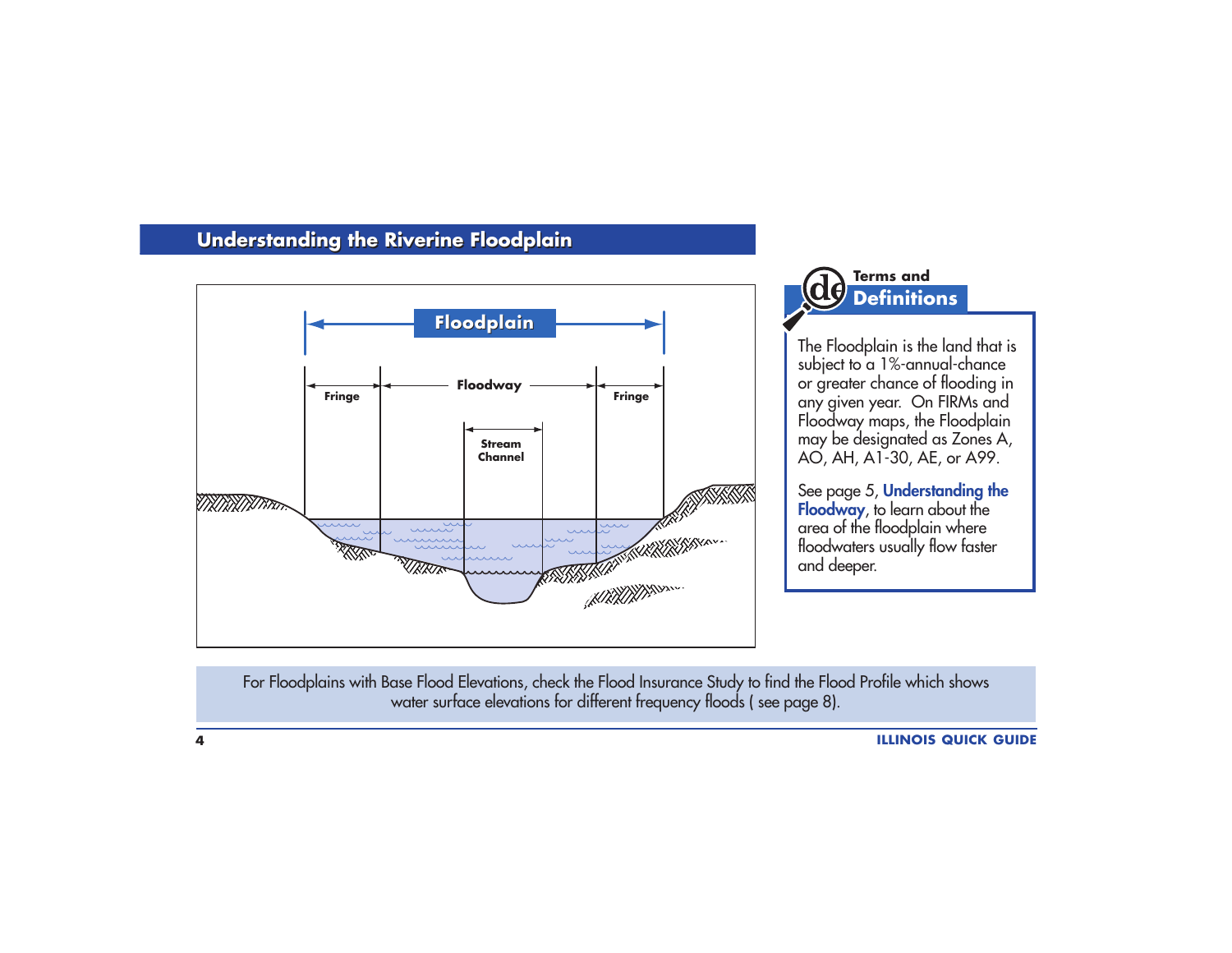## **Understanding the Floodway Understanding the Floodway**



# **Terms andDefinitions**

The Floodway is the channel of a river or other watercourse and the adjacent land areas that must be reserved in order to pass the base flood without increasing the water surface elevation more than a designated height.

Computer models of the floodplain are used to simulate "encroachment" or fill in the flood fringe in order to predict where and how much the base flood elevation would increase if the floodplain is allowed to be filled.

In Illinois, the Floodway boundary is drawn where the computer model indicates that the water surface willincrease 0.1' due to the simulatedencroachment.

For Floodway proposals, before a local floodplain permit can be issued a State of Illinois Permit must be obtained. You may need a qualified engineer to make sure your proposed project won't increase flooding on others.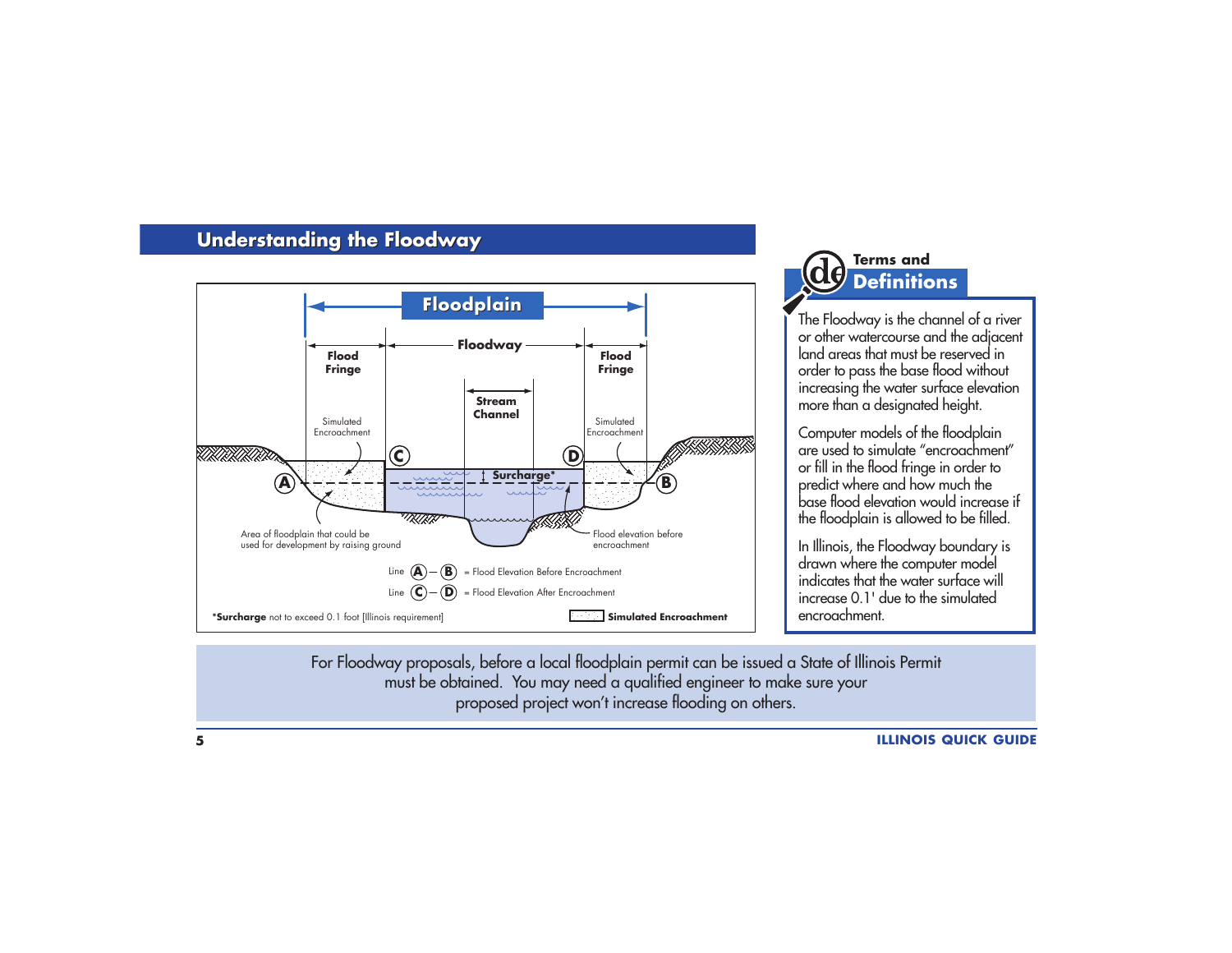## **The Countywide Flood Insurance Rate Map**

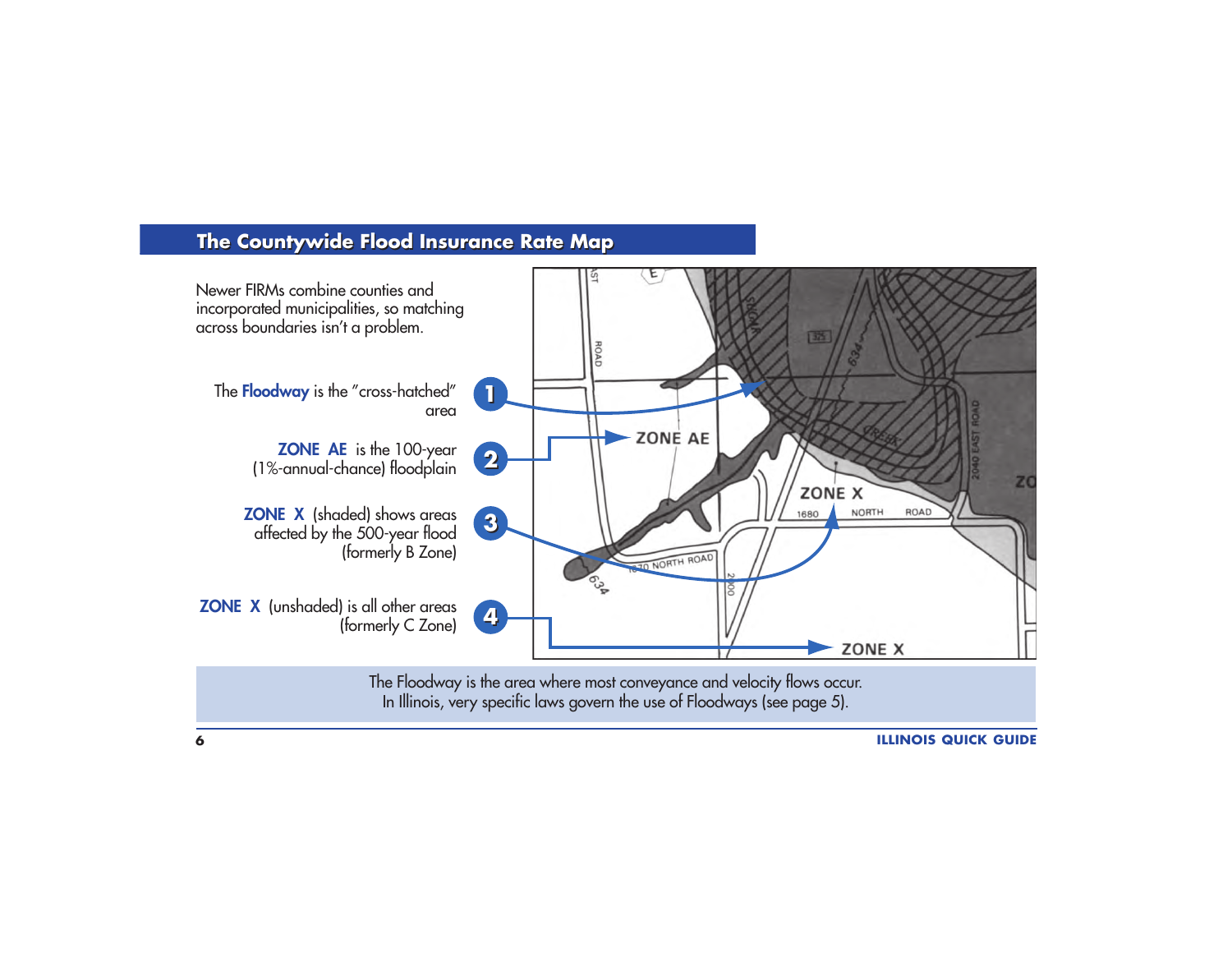## **The Flood Insurance Rate Map The Flood Insurance Rate Map**



#### **BASE FLOOD ELEVATION (BFE).**

Water surface elevation (in feet above datum) of the base flood at specific locations (cross-sections).

#### **ELEVATION REFERENCE MARKS (RM).**

Points for which ground elevation data have been established and recorded on the FIRM or in the Flood Insurance Study.

#### **FLOOD HAZARD ZONES.**

**Zone A**, **Zones A1-A30**, and **Zone AE** are **3**subject to flooding by the base or 100-year flood (1% annual chance).

**Zone B** is subject to flooding by the 500-year flood (0.2% annual chance).

**Zone C** is all other areas. **5**

FEMA prepares Flood Insurance Rate Maps to show areas that are predicted to flood after intense or major storms. The FIRMs estimate how high the water may rise, called the Base Flood Elevation.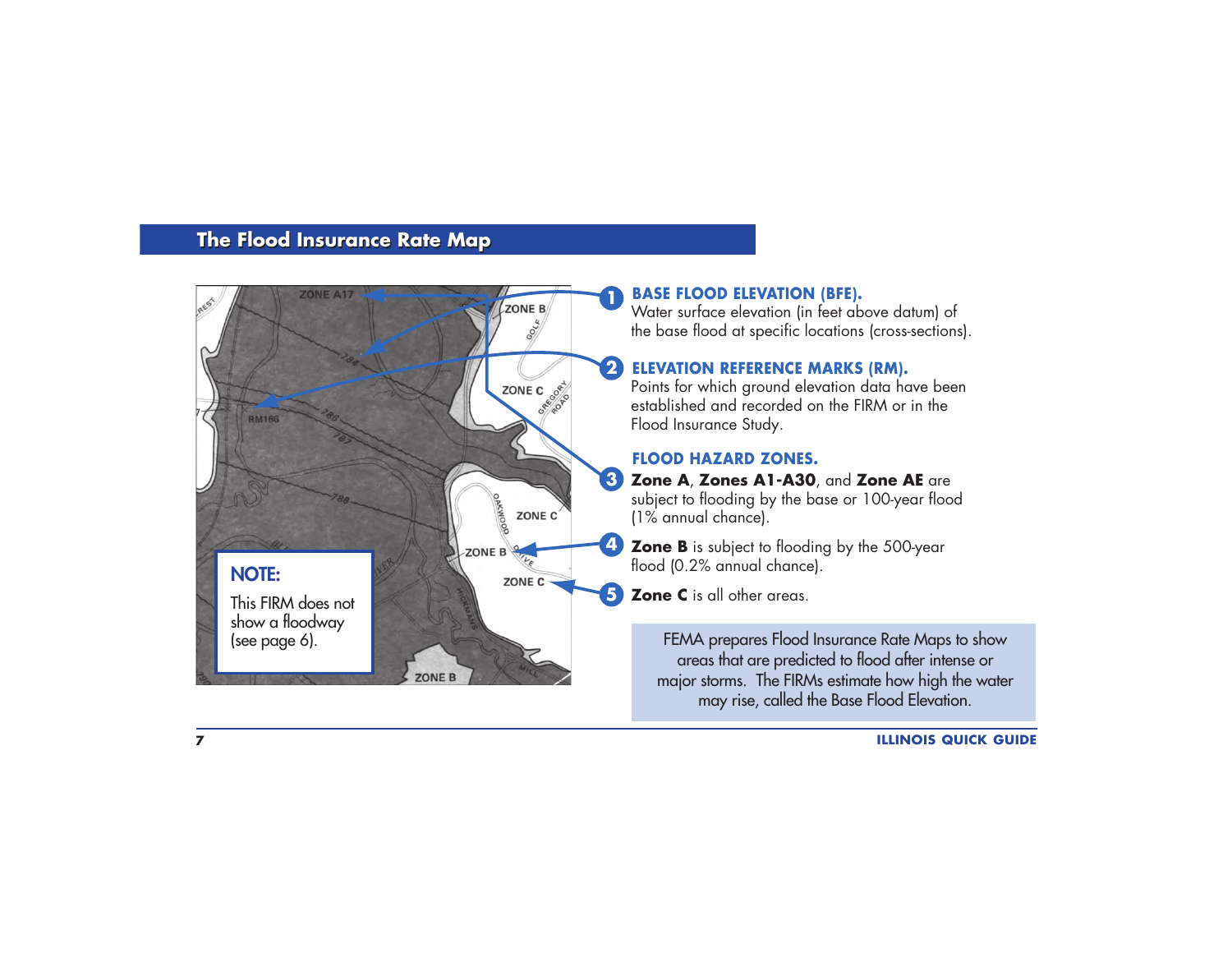

#### **Use the Flood Profile to Determine BFEs Use the Flood Profile to Determine BFEs**

**8**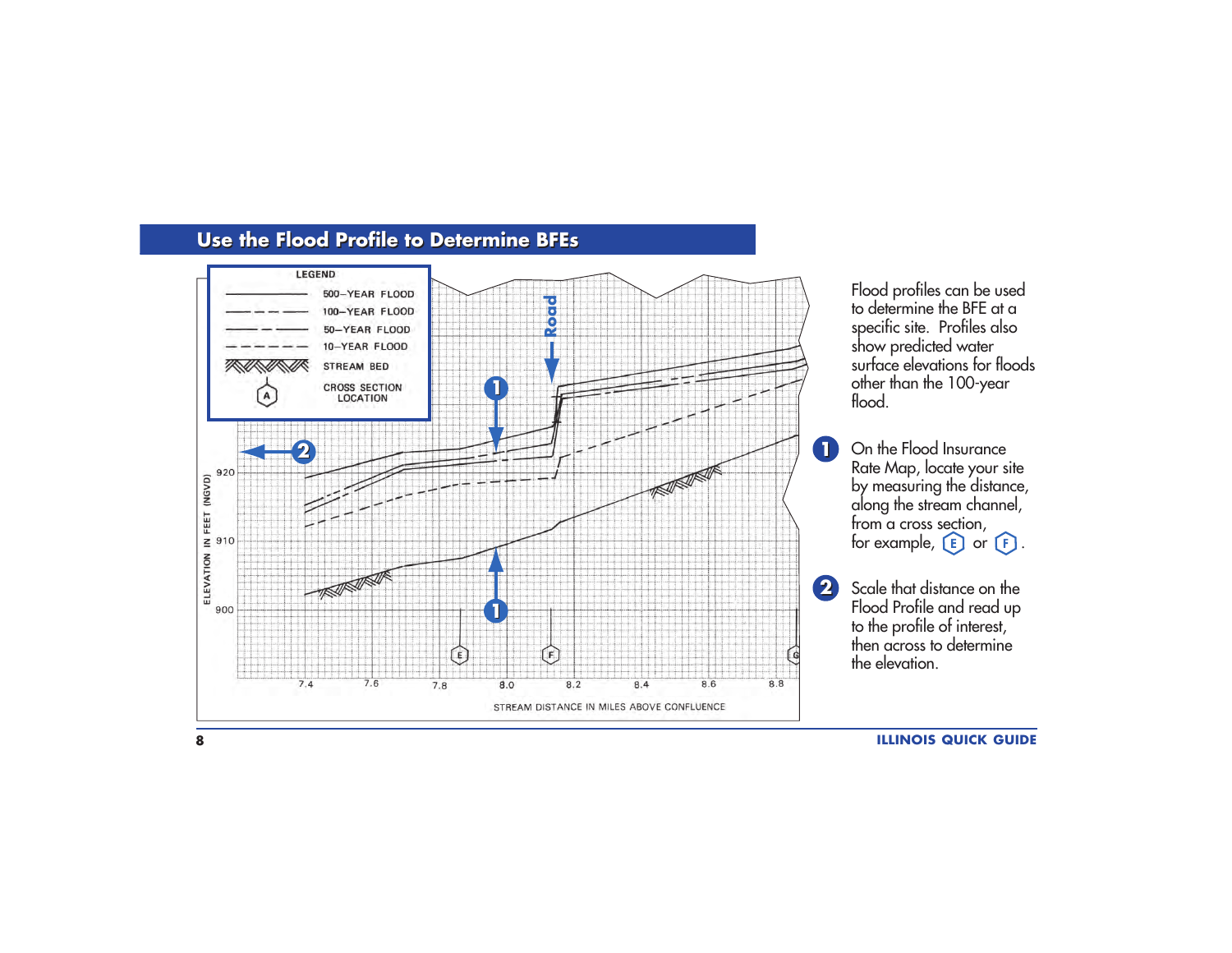## **Approximate Flood Zones Approximate Flood Zones**



Topographic maps can be used to estimate the Base Flood Elevation.

Approximate flood zones are<br>drawn based on existing information, not engineering studies. FEMA checked with the U.S. Army Corps of Engineers, the<br>U.S. Geological Survey, the State, local officials, and sources of<br>historic records. When existing information was lacking, an approximation analysis was performed.

If you need help determining the BFE, check with your community permit office, FEMA or IDNR/ OWR. FEMA publication Managing Floodplain Development in Approximate Zone  $\overline{A}$  Areas (FEMA 265) is useful for engineers. The Illinois State Water Survey may be able<br>to determine a BFE for a minimal fee, (217) 333-0447.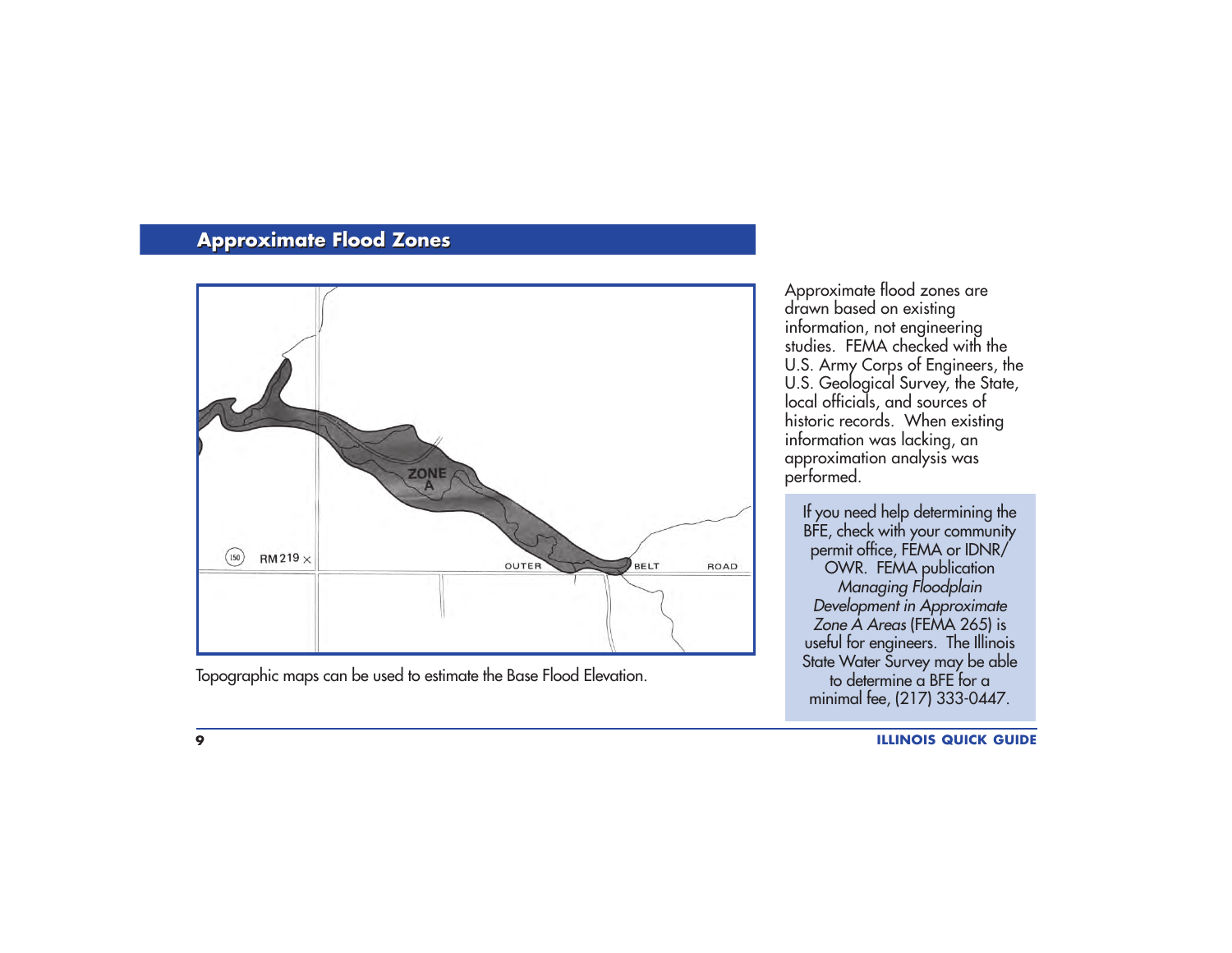## **Flood Map Revisions Flood Map Revisions**

#### **There Are Three Primary Types of Flood Map Revisions**

- **Letter of Map Amendment (LOMA)** issued when a property owner demonstrates that the natural ground is higher than the BFE (see page 15). Lenders may waive the flood insurance requirement if the LOMA documents that a home is not in the mapped floodplain.
- **2. 2.**

**1.**

**Letter of Map Revision Based on Fill (LOMR-F) –** issued when fill has been <sup>p</sup>laced to raise the land above the BFE. For multiple lots, the applicant must certify compaction of the fill. Lenders can waive the insurance requirement if the LOMR-F demonstrates that homes on fill are above the BFE.

**3.**

**Physical Map Revision (LOMR PMR)** – issued for floodplain changes that require engineering analyses, such as bridges, culverts, channel changes, flood control measures, and large fills that change the BFE or Floodway. Physical map revisions are also issued when a new study updates or improves the FIRM.



Check FEMA's FloodHazard Mapping Web Site for moreinformation about map revisions concerning Homeowners



andEngineers/Surveyors.



**www.fema.gov/mit/tsd**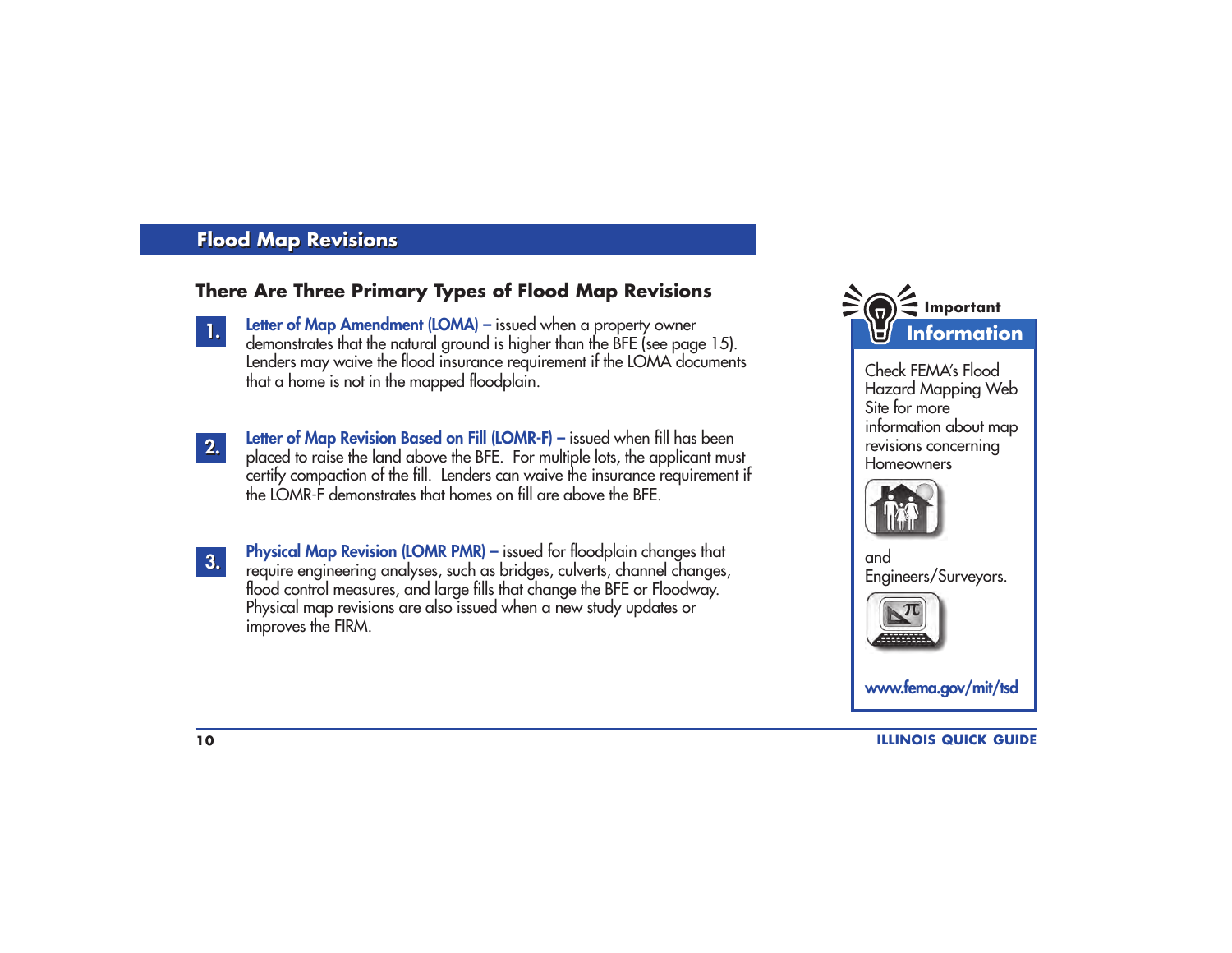# **Floodplain Development Includes: Floodplain Development Includes:**

- Construction of new buildings
- Additions to existing buildings
- Substantial improvement of existing buildings
- Placement of manufactured (mobile) homes
- Subdivision of land
- Temporary buildings and accessory structures.
- Agricultural buildings
- Recreational vehicles
- Storage of materials, including gas/liquid tanks
- Roads, bridges, and culverts
- Fill, grading, excavation, mining, and dredging
- Altering stream channels



### YOU NEED PERMITS FOR **ALL** OF THESE ACTIVITIES.

**11**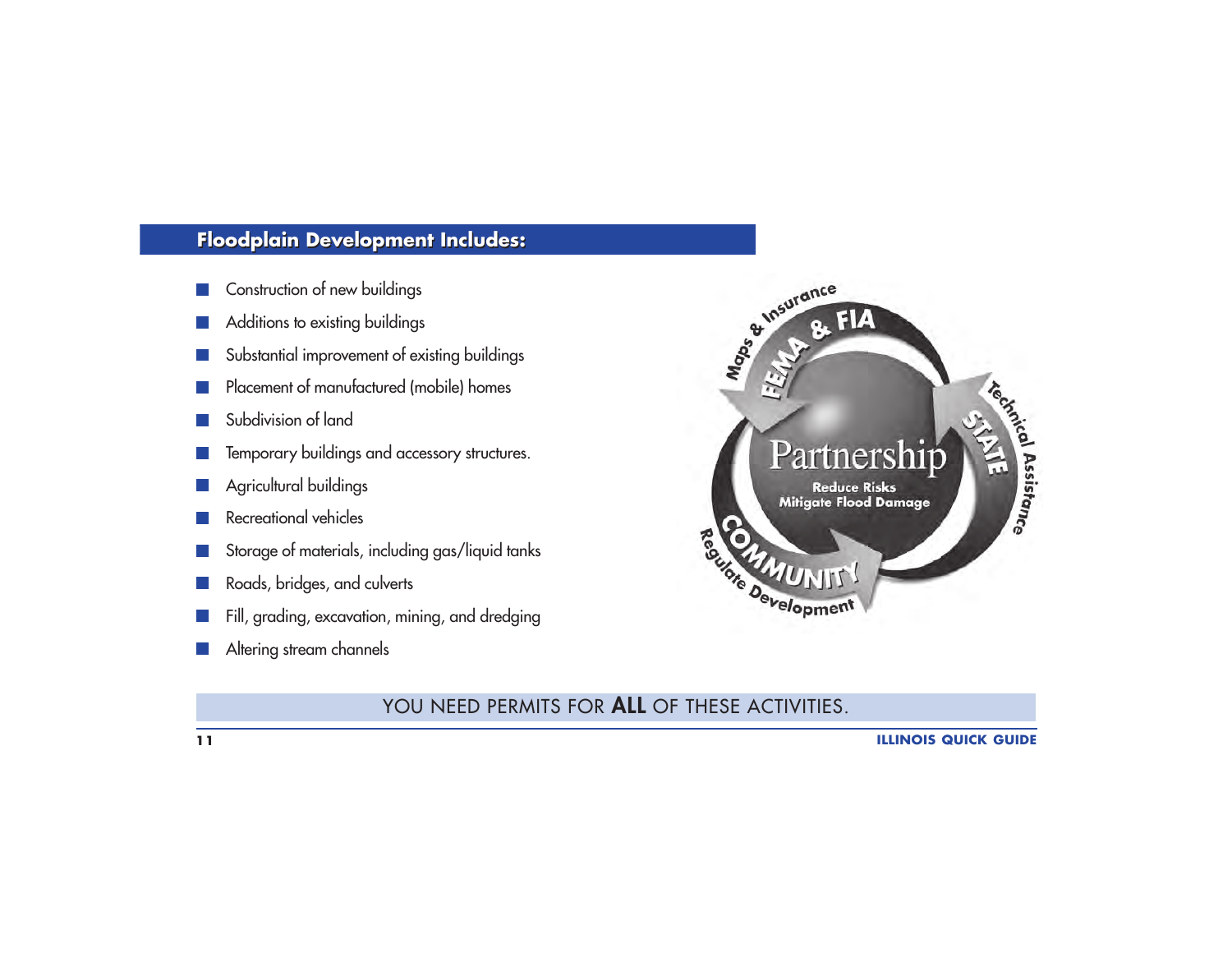# **Safe Uses of the Floodplain Safe Uses of the Floodplain**



homesites and lots partially or entirely in the Floodplain.

## **NOT RECOMMENDED**

All land subdivided into lots, some lots partially in the Floodplain, setbacks modified to keep homesites on high ground.

### **RECOMMENDED**





Floodplain land put into public/ common open space, net density remains, lot sizes reduced and setbacks modified to keep homesites on high ground.

### **RECOMMENDED**

If possible, keep it natural open space – let the floodplain do its job. Other low damage uses: recreational areas, <sup>p</sup>laygrounds, reforestation, parking, gardens, pasture, accessory structures, created wetlands.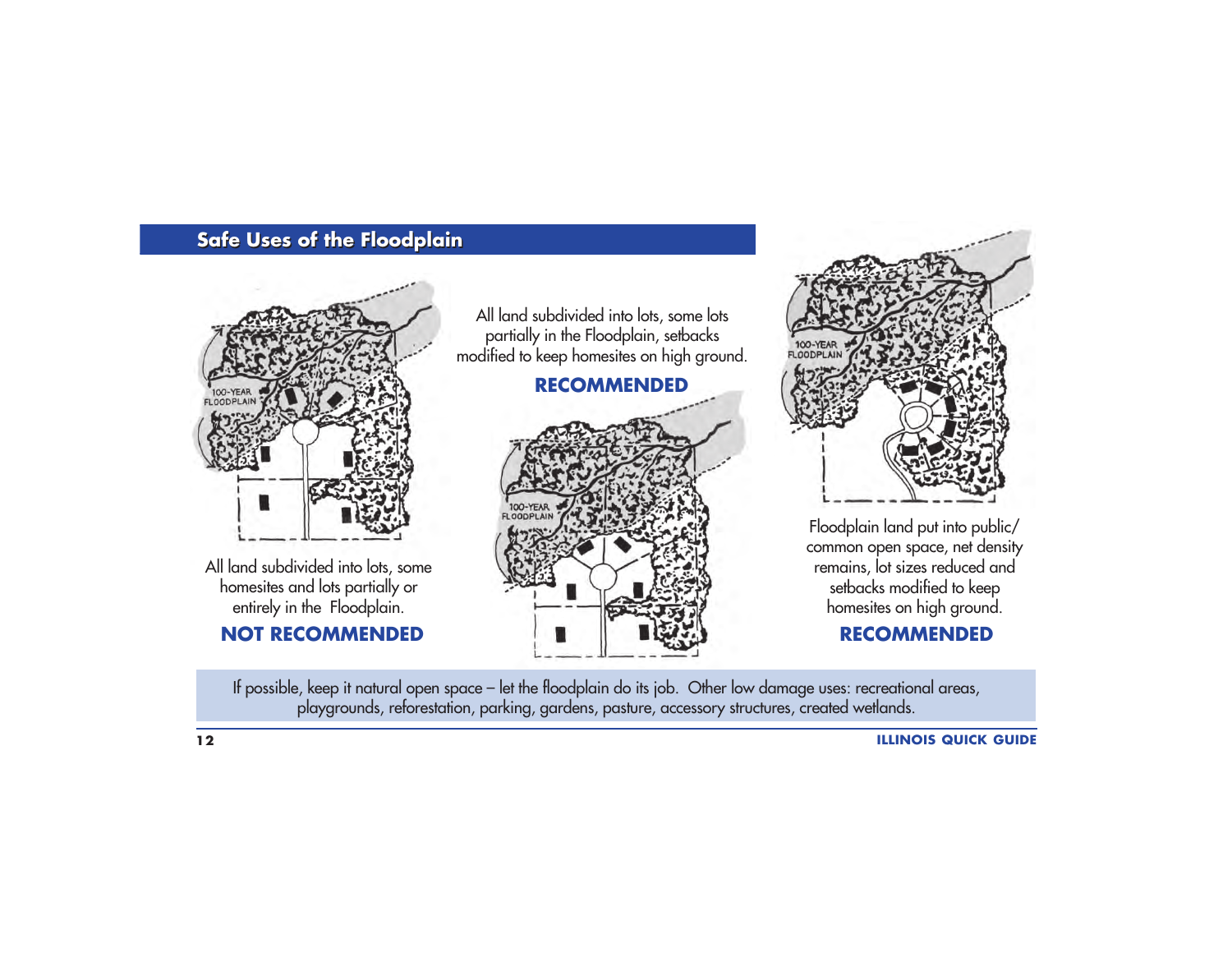#### **What is the Elevation Certificate and How is it Used? What is the Elevation Certificate and How is it Used?**

- The Elevation Certificate (EC) is a FEMA form.
- The EC must be completed by a registered surveyor or engineer when the floodplain has BFEs.
- A community official may complete the EC for sites in approximate flood zones.
- It can be used to show that sites are natural ground above the base flood elevation (see page 15).
- It is used to verify that buildings are elevated properly (see page 20).
- Insurance agents use the EC to write flood insurance policies (see page 35).
- By itself, the EC cannot be used to waive the requirement to get flood insurance. See page 10 to learn about Letters of Map Amendment.  $\mathcal{L}(\mathcal{A})$



**ILLINOIS QUICK GUIDE**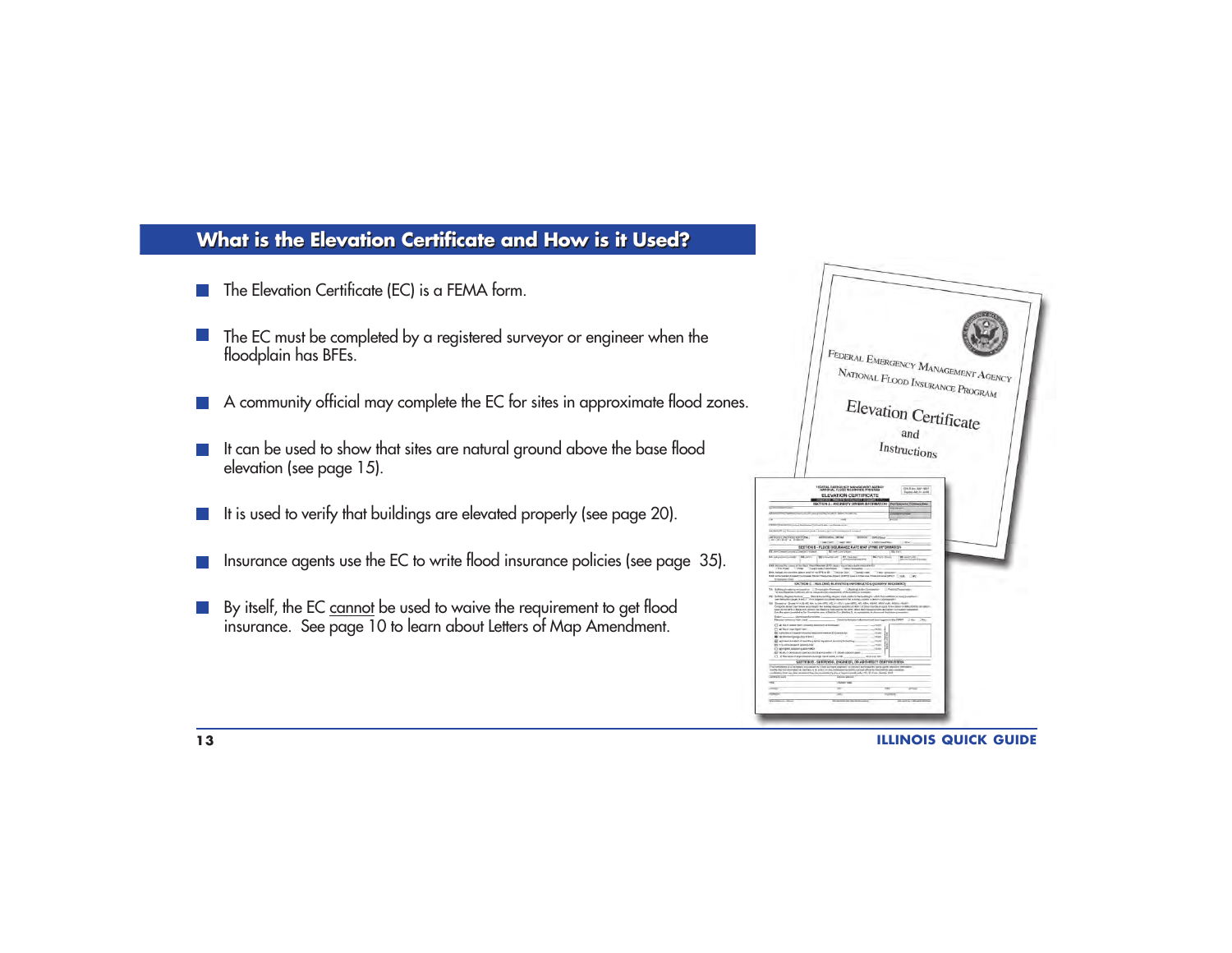## **Completing the Elevation Certificate Completing the Elevation Certificate**



You will get a blank Elevation Certificate form when you get your permit. You **must** have a surveyor or engineer fill it out and seal it. The Elevation Certificate includes diagrams for eight buildings types. Several points must be surveyed.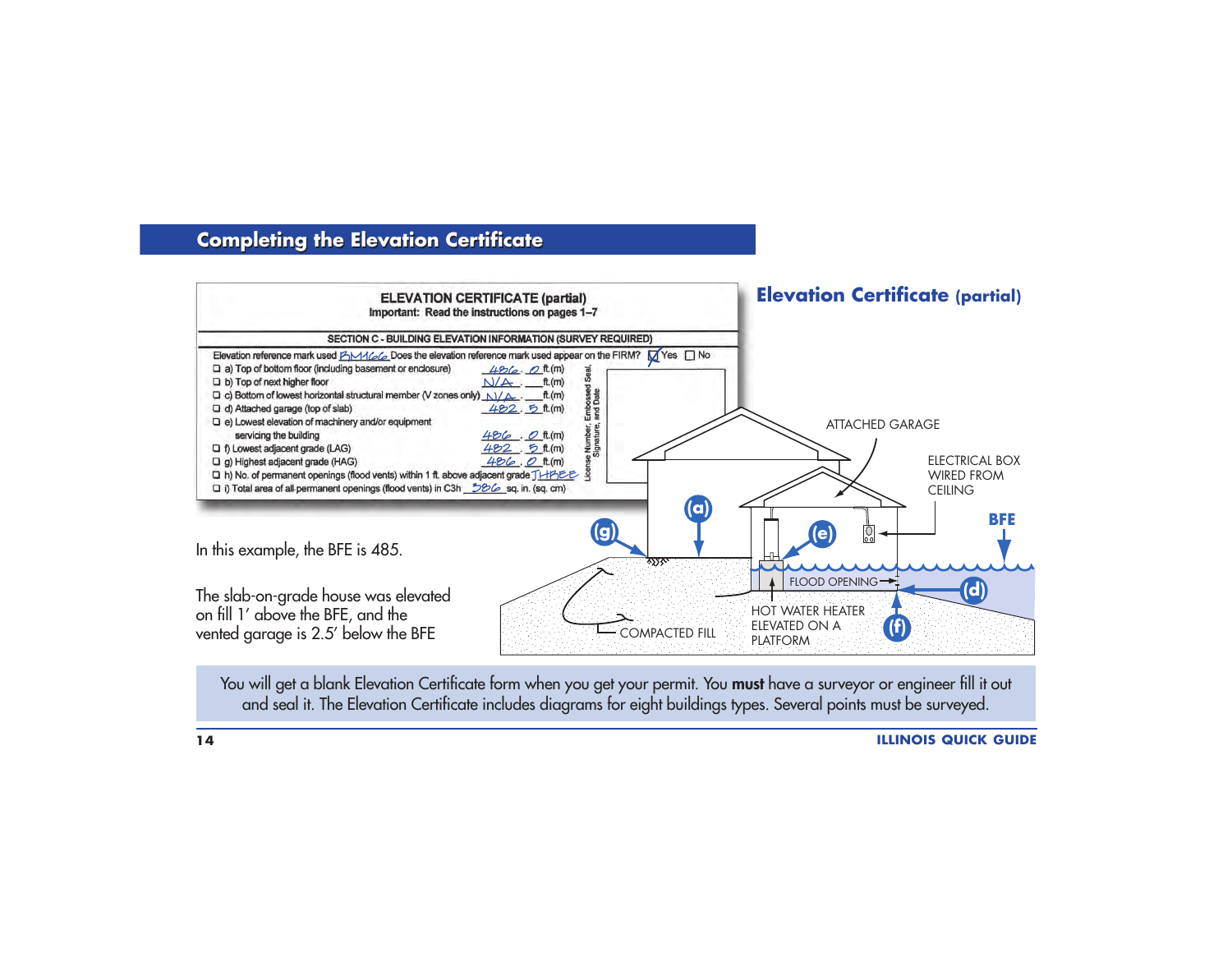# **Is Your Land Higher than the BFE? Is Your Land Higher than the BFE? ELEVATION CERTIFICATE Sealed Signature Lowest Adjacent Grade Higher Than BFELOMA Your Lot IS Above The BFE… Not Required To Buy Flood Insurance** WPE. LOWEST **TRUKK STATION** ADJACENT GRADE **TRINATION BFE**

If your land is shown on the map as "in" the Floodplain, but your building site is higher than the BFE... get a surveyor to fill in the FEMA Elevation Certificate. FEMA may issue a Letter of Map Amendment. This is the **ONLY** way to remove the requirement to buy flood insurance. Keep the EC with your deed, it will help future buyers.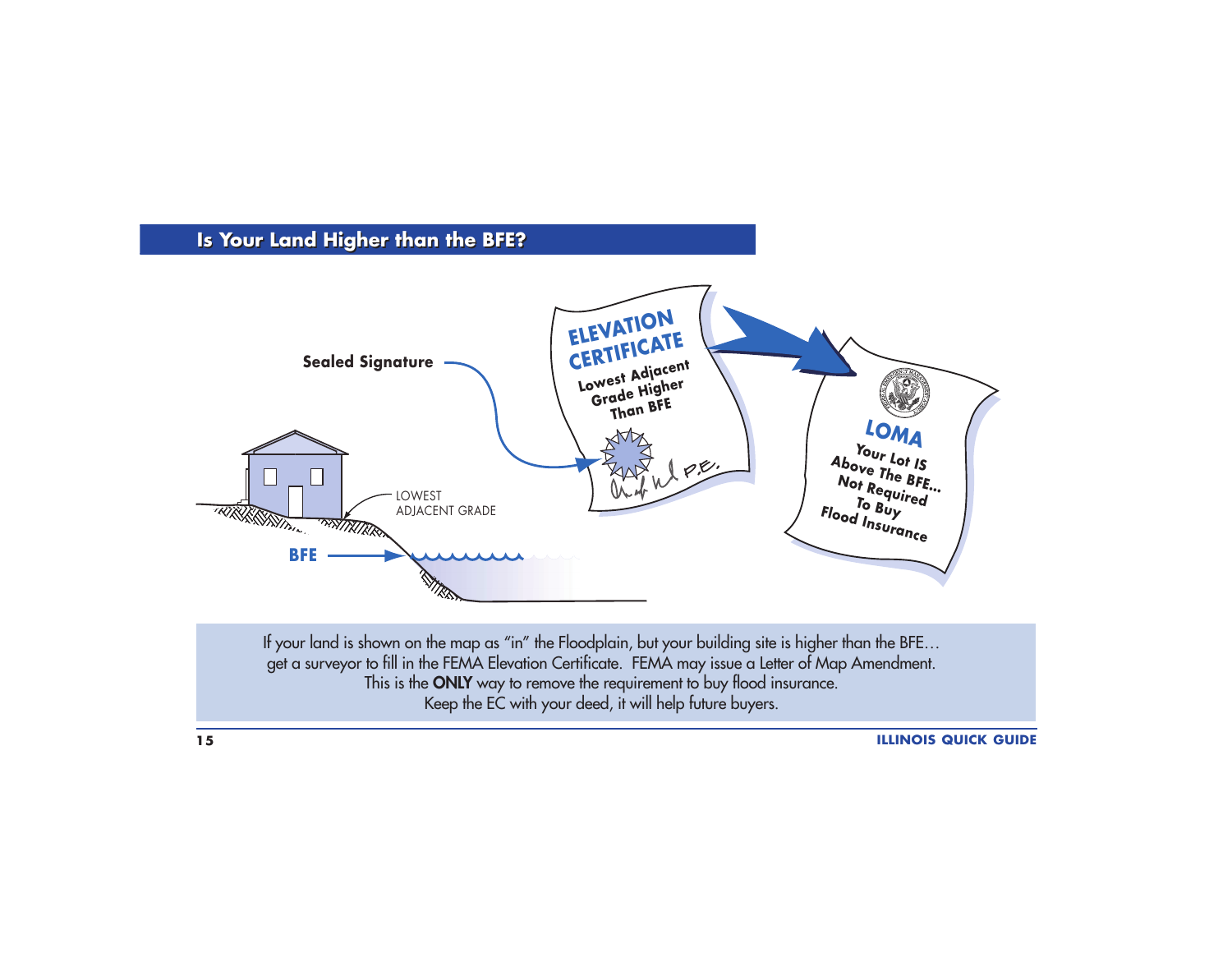# **What is Meant by Pre-FIRM and Post-FIRM? What is Meant by Pre-FIRM and Post-FIRM?**

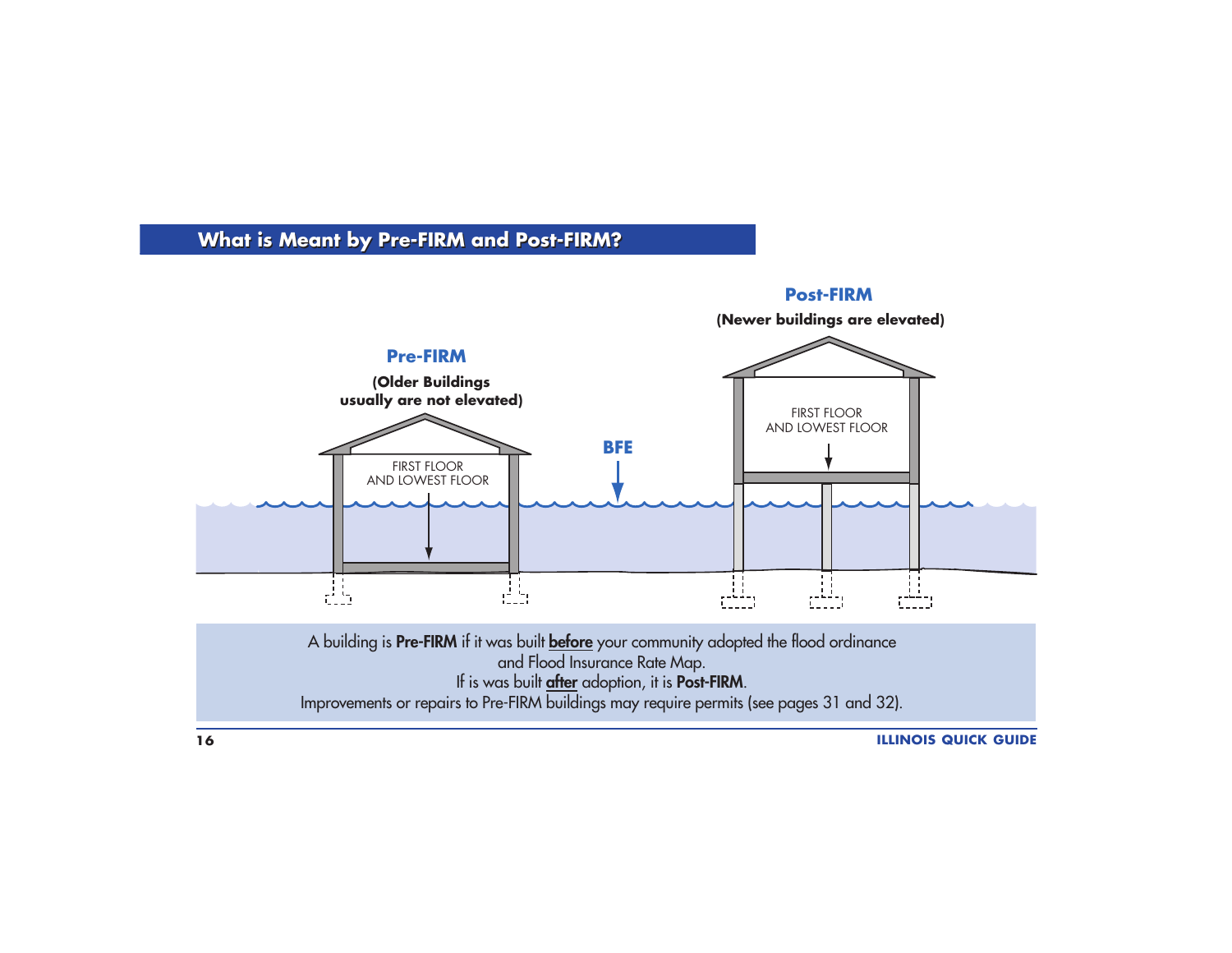

**CAUTION!** Nature doesn't read the flood map! Rare major storms cause flooding that rises higher than the BFE. Consider safety – protect your home or business by building higher. See page 18 to see how this will save you money on insurance.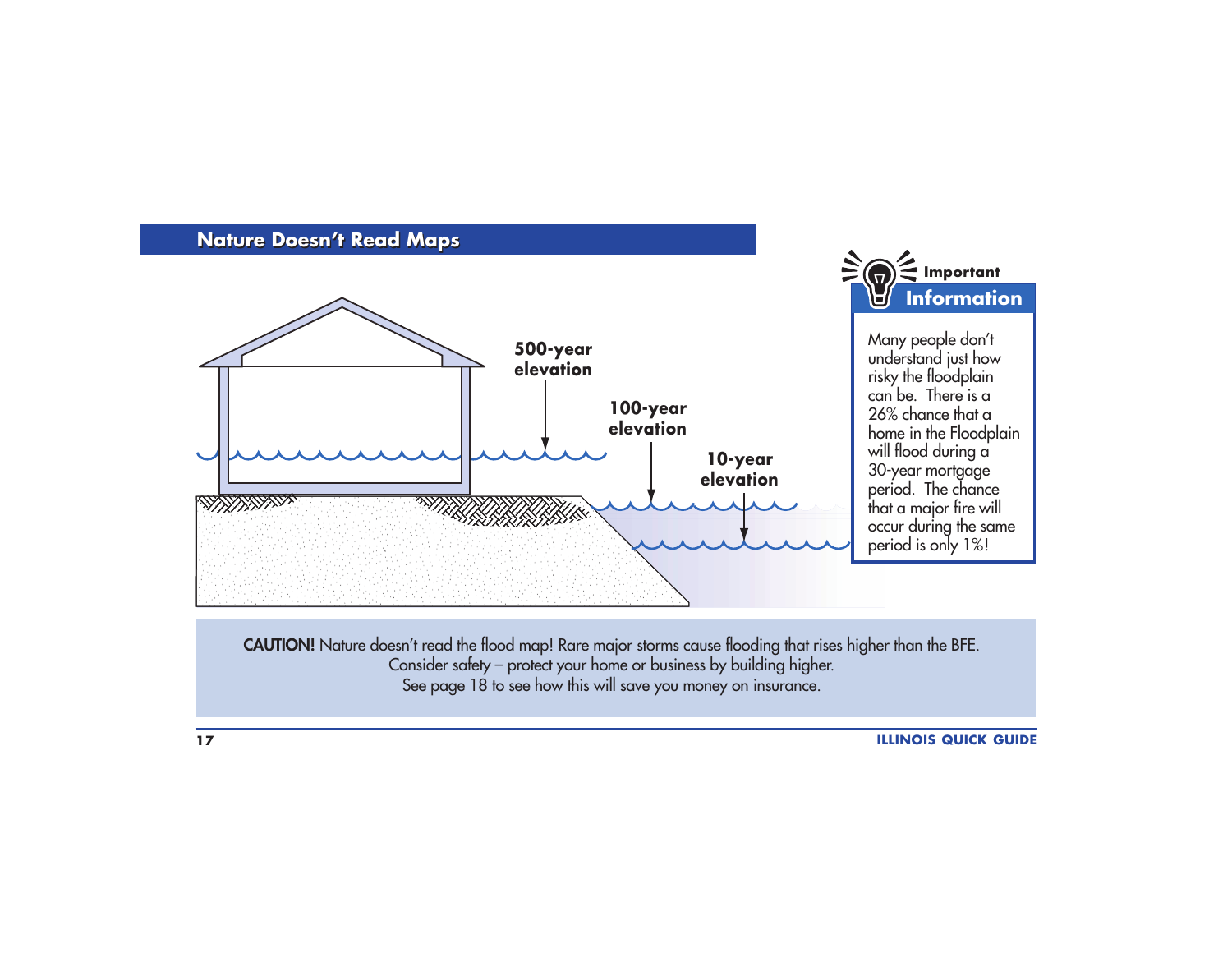#### **Go the Extra Foot! Go the Extra Foot!**

Want to save some money and have peace of mind at the same time? Then build higher than the minimum elevation requirement!





**NOTE:** Flood insurancerates and various feeschange from time to time. Rather than specific costs for insurance, this figure gives a feel for how much difference just a foot or two can make.

Building owners will save insurance money if they elevate above the BFE. But more impressive is how the cost of insurance nearly doubles if the building is only one foot below the BFE.

**Remember!** The community may be able to grant a variance, but the owner may still have to buy insurance. Imagine trying to sell a house if the bank requires insurance that costs over\$2,000 a year!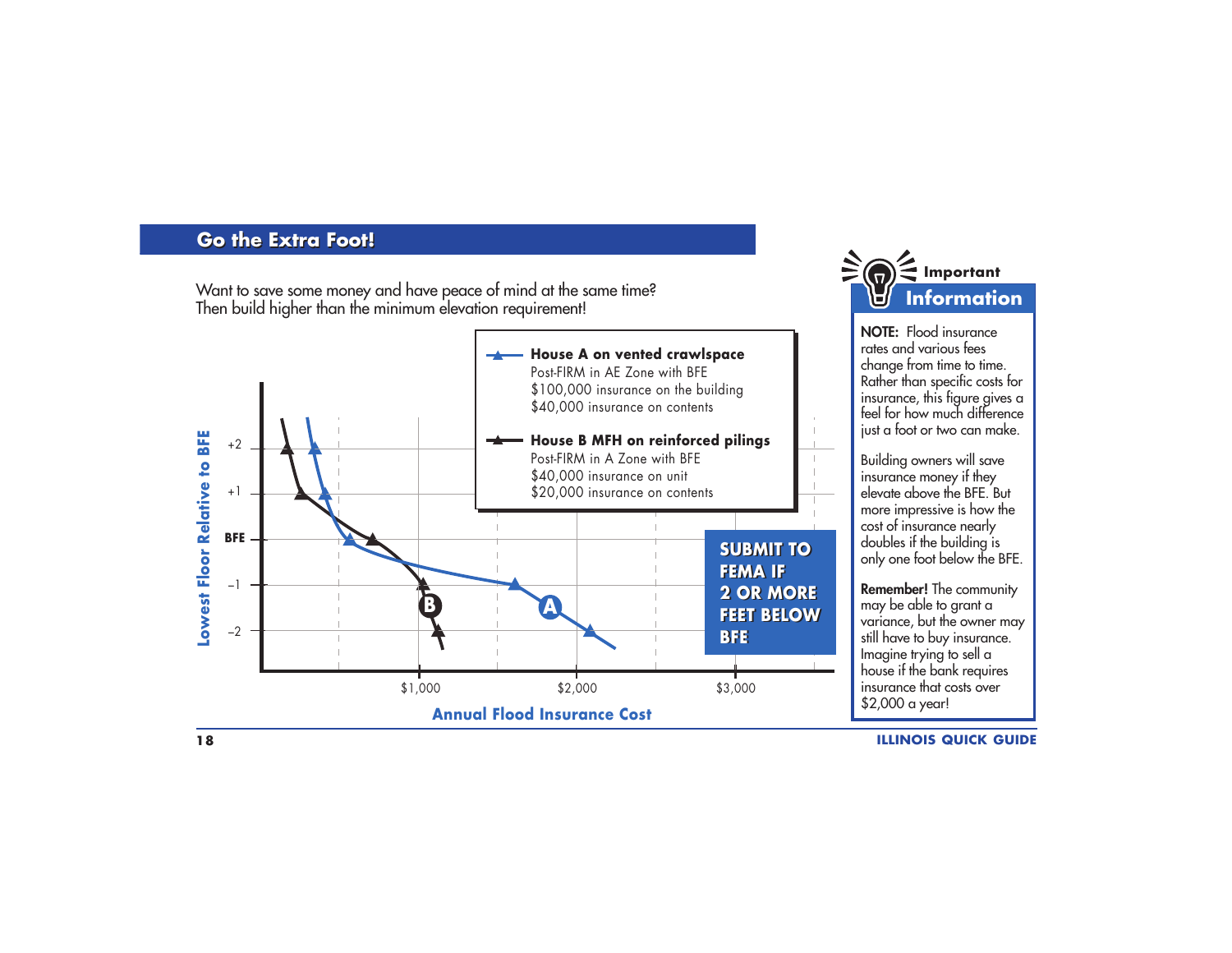## **Some Key Permit Review Steps**

#### **The Permit Reviewer has to Check Many Things. Some of the Key Questions are:**

- Is the site in the mapped Floodplain? m.
- Is the site in the mapped Floodway?  $\sim 10$
- Has an IDNR/OWR permit been obtained?
- Have other State and Federal permits been obtained?
- Does the site plan show the Base Flood Elevation?
- Is improvement of an older building proposed?  $\sim 10$
- Will new buildings and utilities be elevated properly?  $\sim$
- Will manufactured homes be properly elevated and anchored?  $\mathcal{L}_{\mathcal{A}}$
- Has the owner submitted an Elevation Certificate?m.

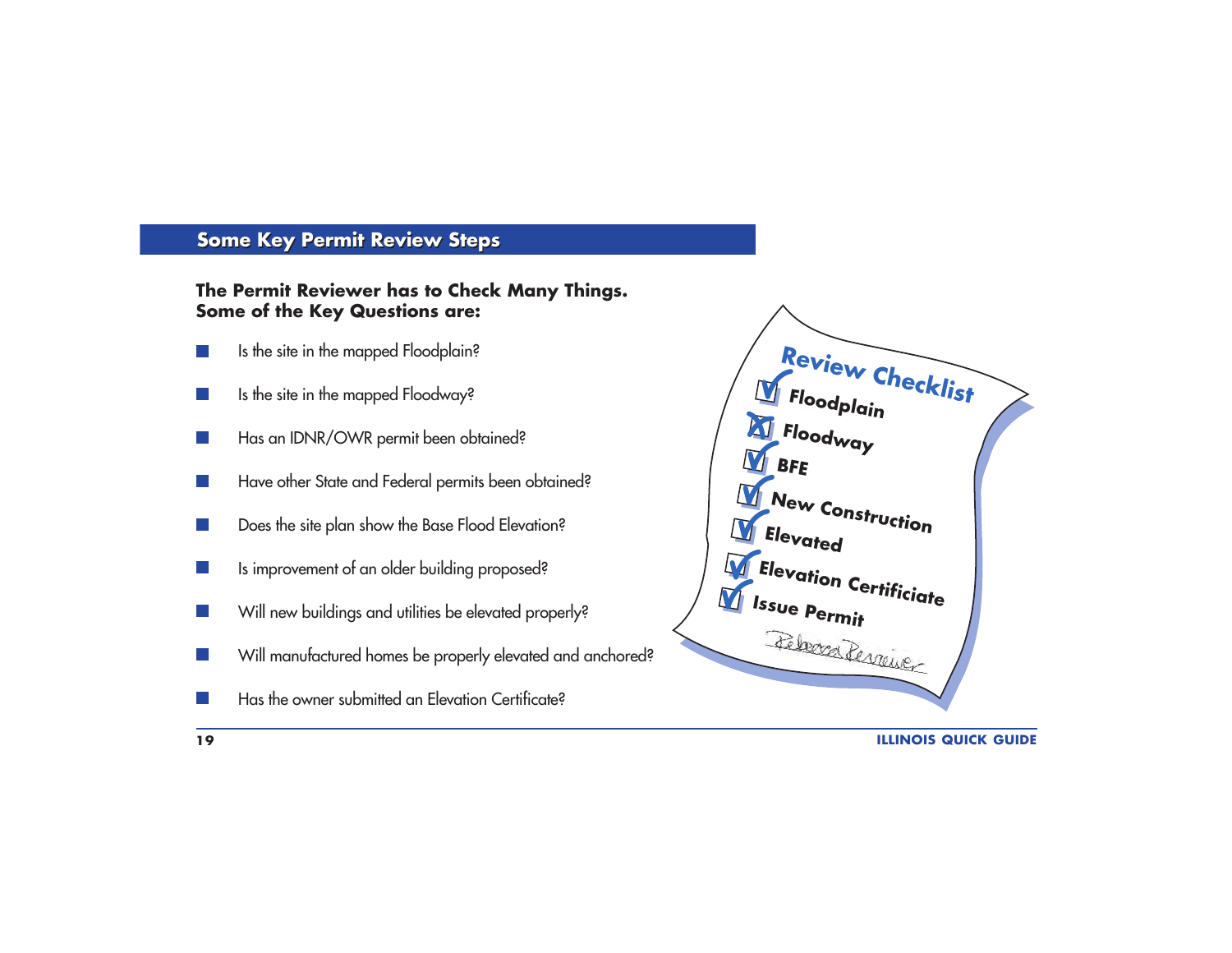# **Carefully Complete the Permit Application Carefully Complete the Permit Application**

|                                                                                                                                                                          |                               | ZONE B                                | CIR<br>585     | ZONE                          |
|--------------------------------------------------------------------------------------------------------------------------------------------------------------------------|-------------------------------|---------------------------------------|----------------|-------------------------------|
| APPLICATION FOR PERMIT TO DEVELOP                                                                                                                                        |                               | (only key parts sho<br><b>BROYLES</b> |                | ZONE C                        |
| Owner or Authorized Agent's Name: David & Sally                                                                                                                          |                               | AVENUE<br>ones                        |                |                               |
| <b>Builder/Contractor's Name:</b>                                                                                                                                        | ABC Contractors, Inc          | PENNY-<br>STREET                      |                | fill                          |
| Address: 781 Grunden Lane, Nembedford, 1                                                                                                                                 |                               |                                       |                |                               |
| Section A. Description of Work (Check Appropriate Item(s)).                                                                                                              |                               |                                       | ZONE B<br>ξ    | <b>GRUNDEN</b><br>583<br>LANE |
| 1. Proposed Development Description:                                                                                                                                     | 2. Type of Construction:      |                                       | <b>CENTAUR</b> | ZONE A5                       |
| Alteration or Repair $\angle$ Manufactured (Mobile)<br>$\times$ Filling                                                                                                  | Home Installation<br>Addition | <b>Accessory Structure</b><br>APOLLO  | ZONE C         |                               |
|                                                                                                                                                                          |                               | DRIVE/                                | TELSTAR CIRCLE | 582                           |
| Section C. Site Identification.                                                                                                                                          |                               |                                       | TALWELL DRIVE  | <b>ZONE B</b>                 |
| 1. Is the proposed development in an identified floodway? Yes $\neq$ No<br>4. What is the Base Flood Elevation (BFE) at the site? 583 Feet above Mean Sea Level (M.S.L.) |                               |                                       |                |                               |
| 5. What is the required Lowest Floor Elevation (Including Basement)?                                                                                                     |                               | 584<br>M.S.L.                         |                |                               |
|                                                                                                                                                                          |                               |                                       |                |                               |
| Seption G. Attachments: (Check and provide all that apply)<br>Site Plan required showing buildings and improvements, flood zones, base flood elevation (a completed FEMA |                               |                                       |                |                               |
| Elevation Certificate is required for each structure).                                                                                                                   |                               |                                       |                |                               |
| Local Administrator's Signature: Rebecca Cevreuver Date: October, 25, 1999                                                                                               |                               |                                       |                |                               |
|                                                                                                                                                                          |                               |                                       |                |                               |
| <b>APPROVED</b>                                                                                                                                                          | <b>DENIED</b>                 | <b>CONDITIONAL</b>                    |                |                               |
|                                                                                                                                                                          |                               |                                       |                |                               |
|                                                                                                                                                                          |                               |                                       |                |                               |

Good information will lead to better construction and less exposure to future flood damage.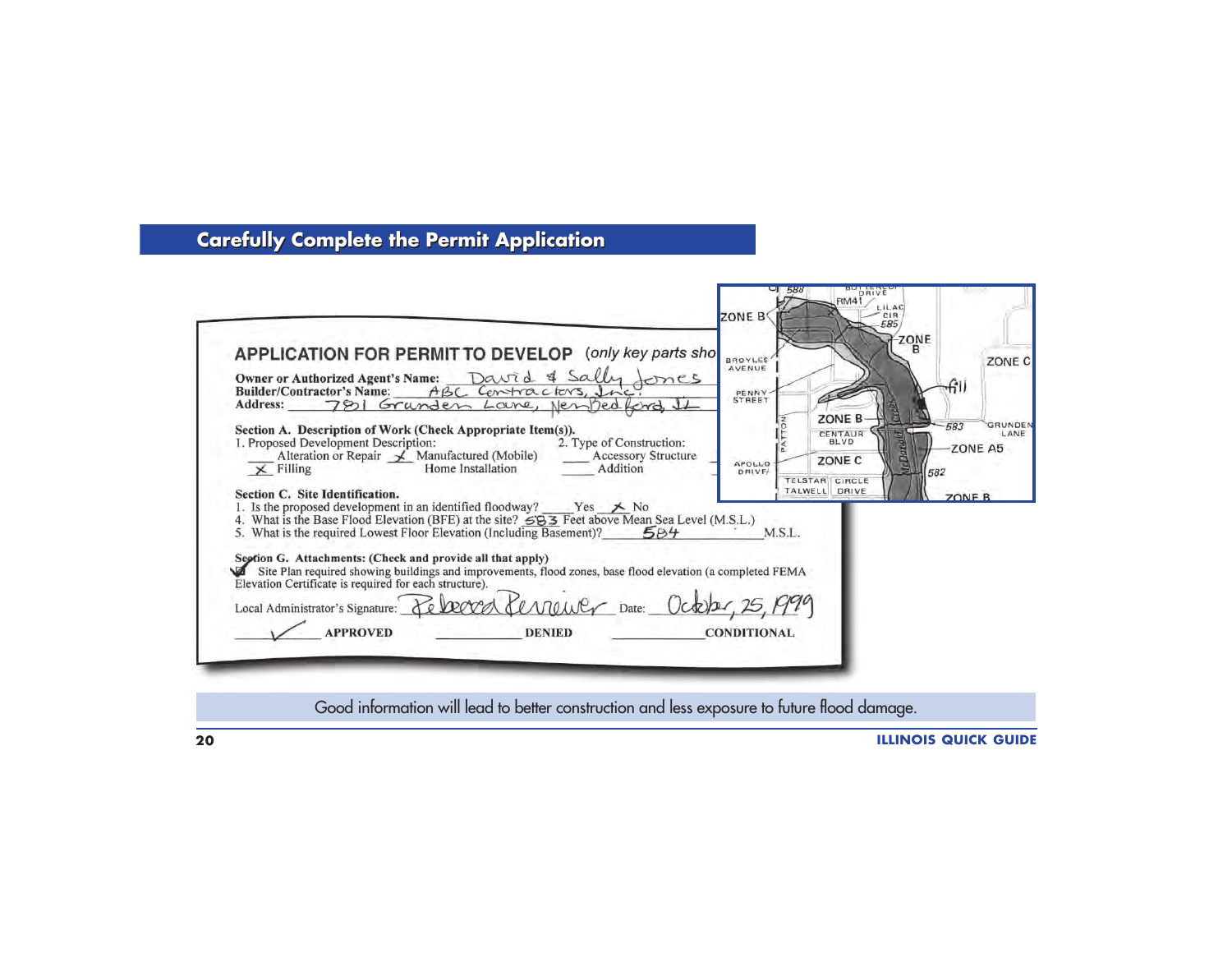# **Floodway Development Proposals Floodway Development Proposals**



For Floodway proposals, before a local floodplain permit can be issued a State of Illinois Joint Permit must be obtained.You may need a qualified engineer to make sure your proposed project won't increase flooding on others.





In the six-county area<br>around Chicago, only specific openspace or water dependent appropriate uses are allowed in the Floodway. Be sure to contact IDNR/OWR before **ANY**Floodway development.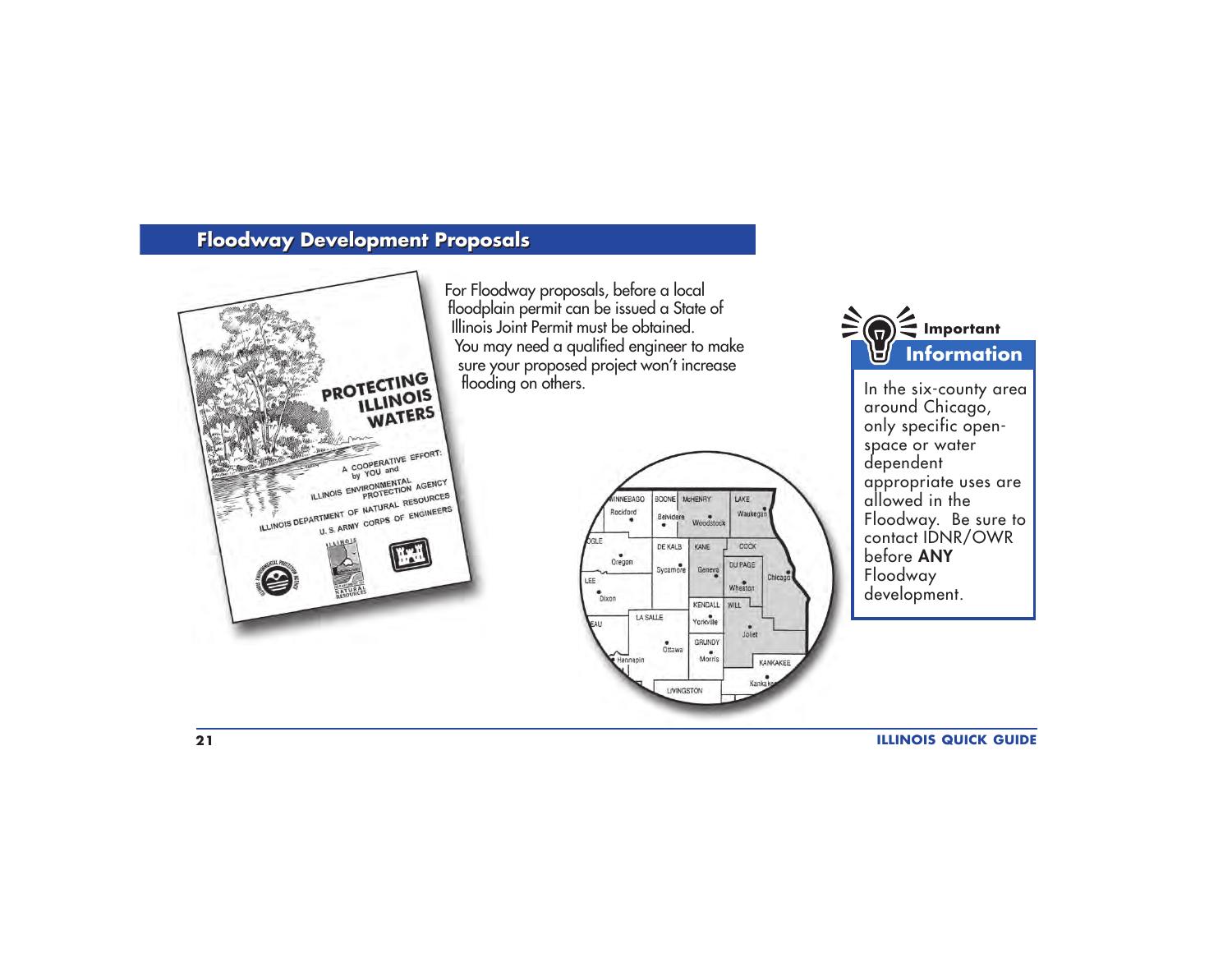# **Floodplain Fill Can Make Things Worse Floodplain Fill Can Make Things Worse**



**22**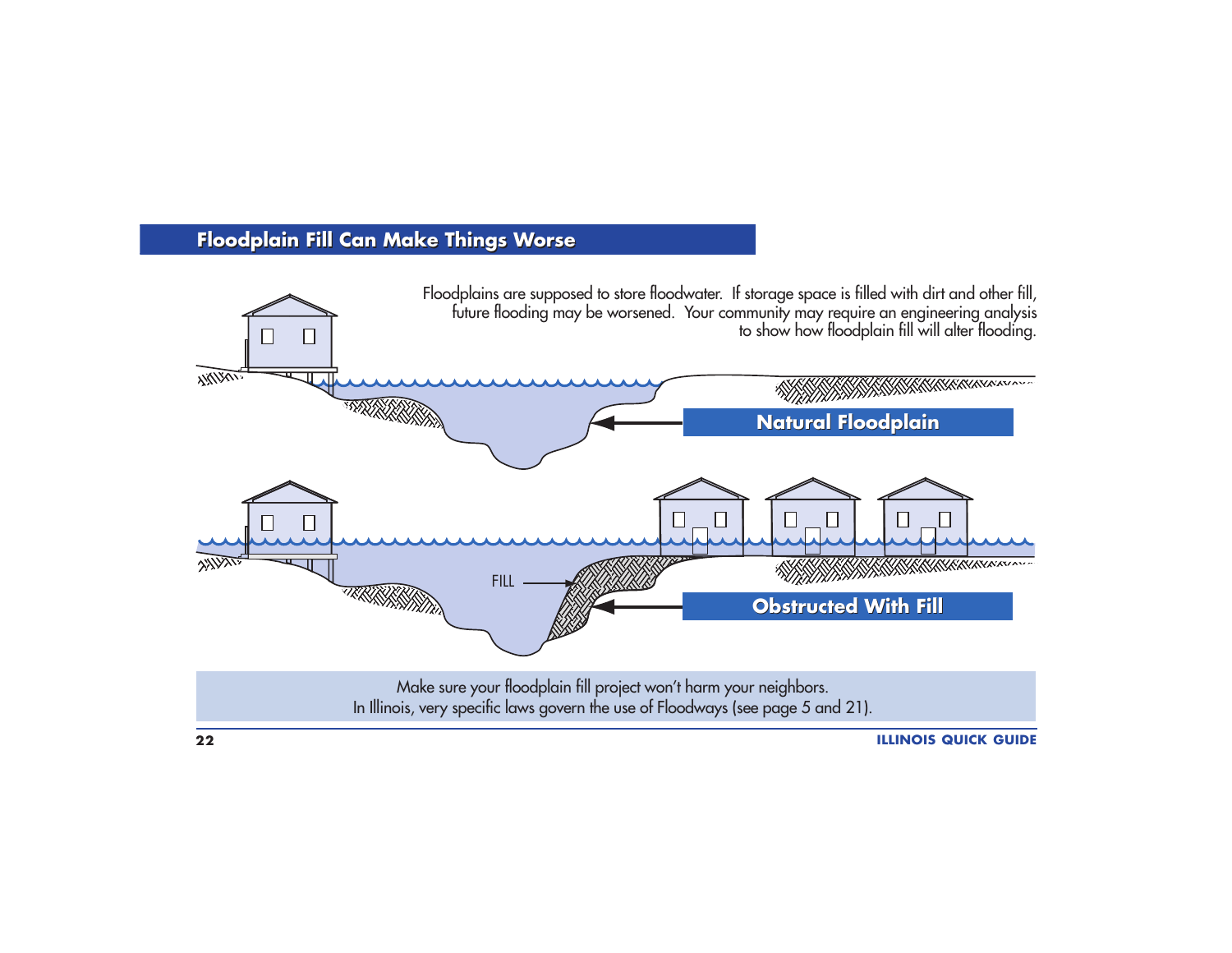# **How to Elevate Your Floodplain Building How to Elevate Your Floodplain Building**

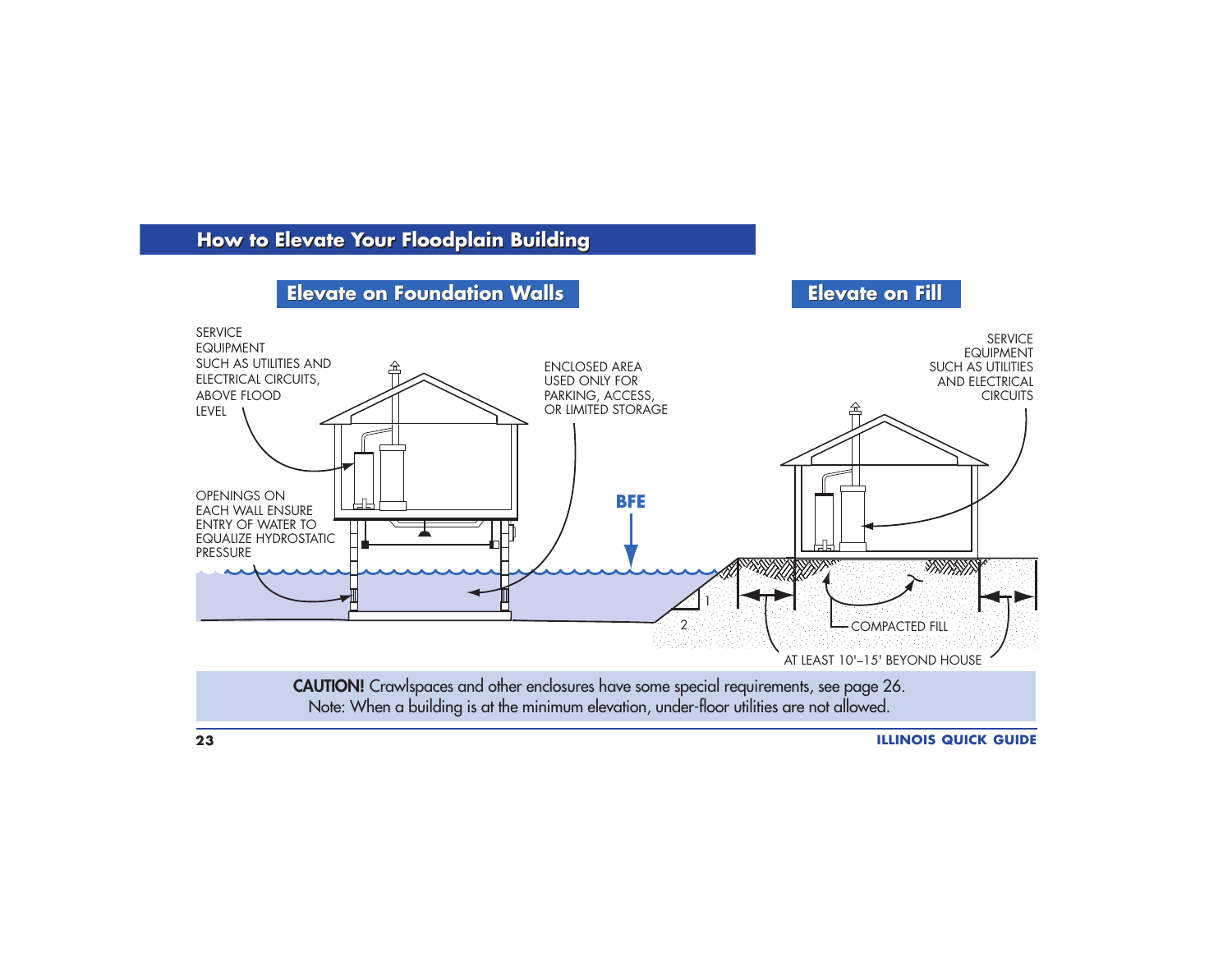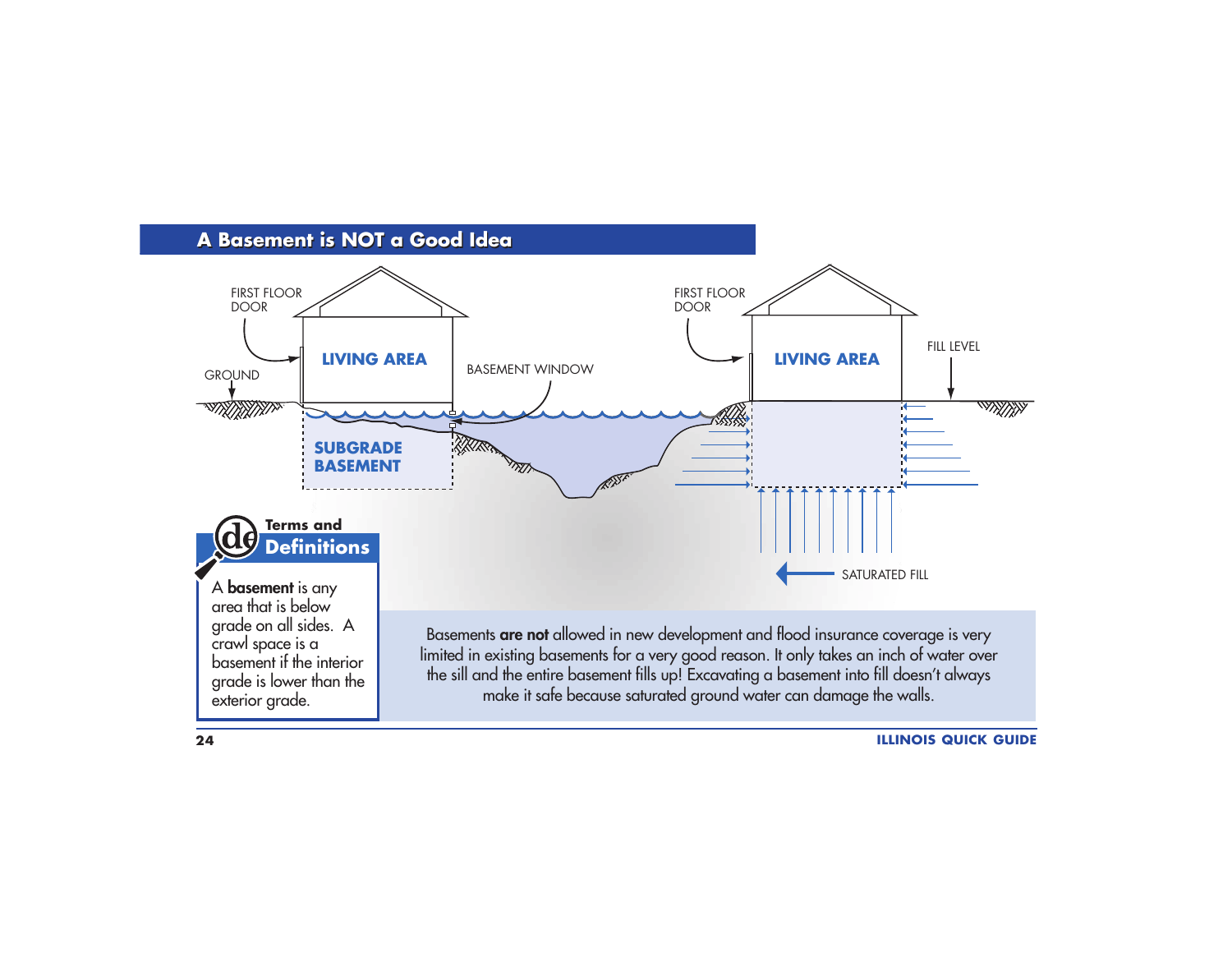

**ILLINOIS QUICK GUIDE**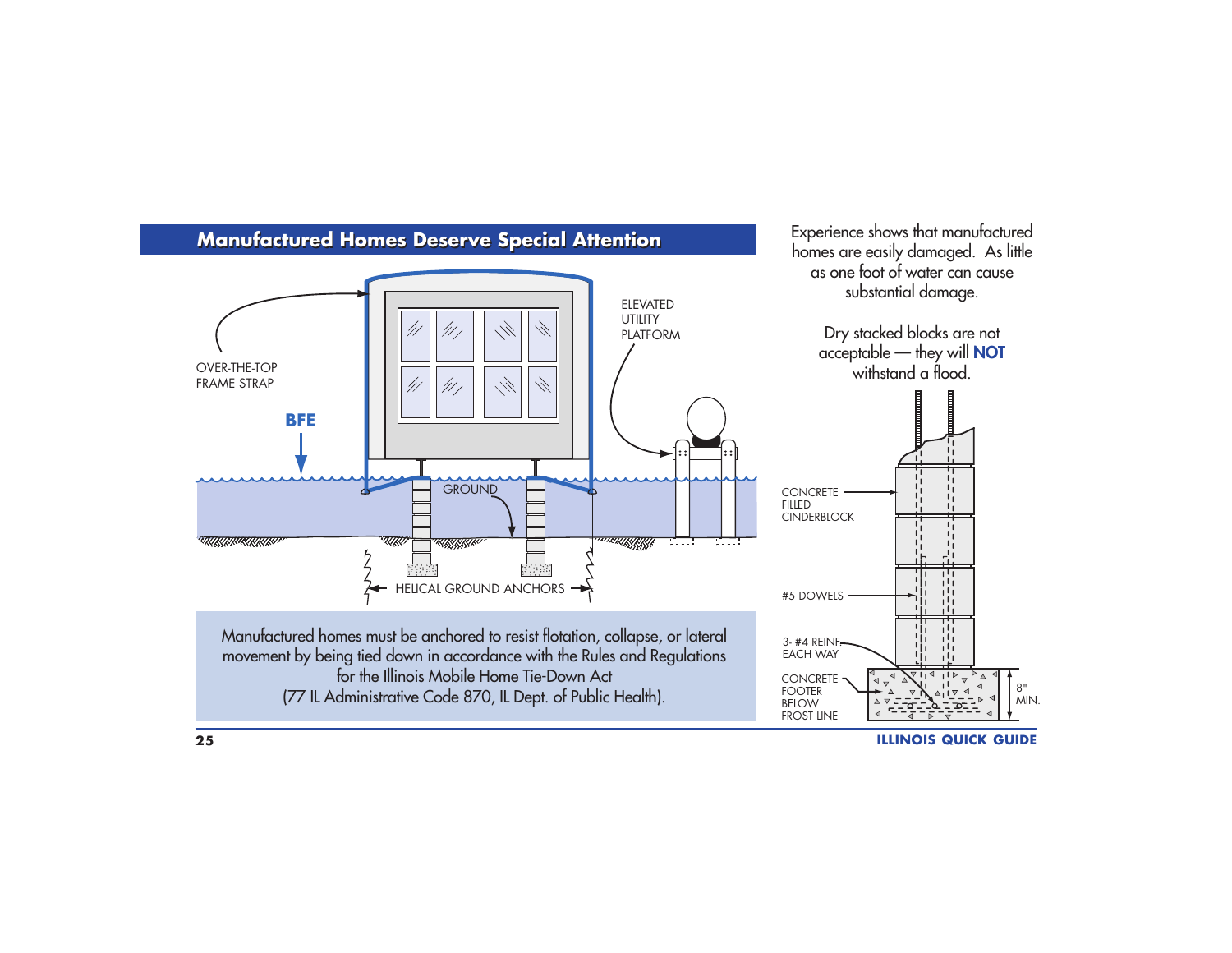#### **Enclosures Below the BFE Enclosures Below the BFE**

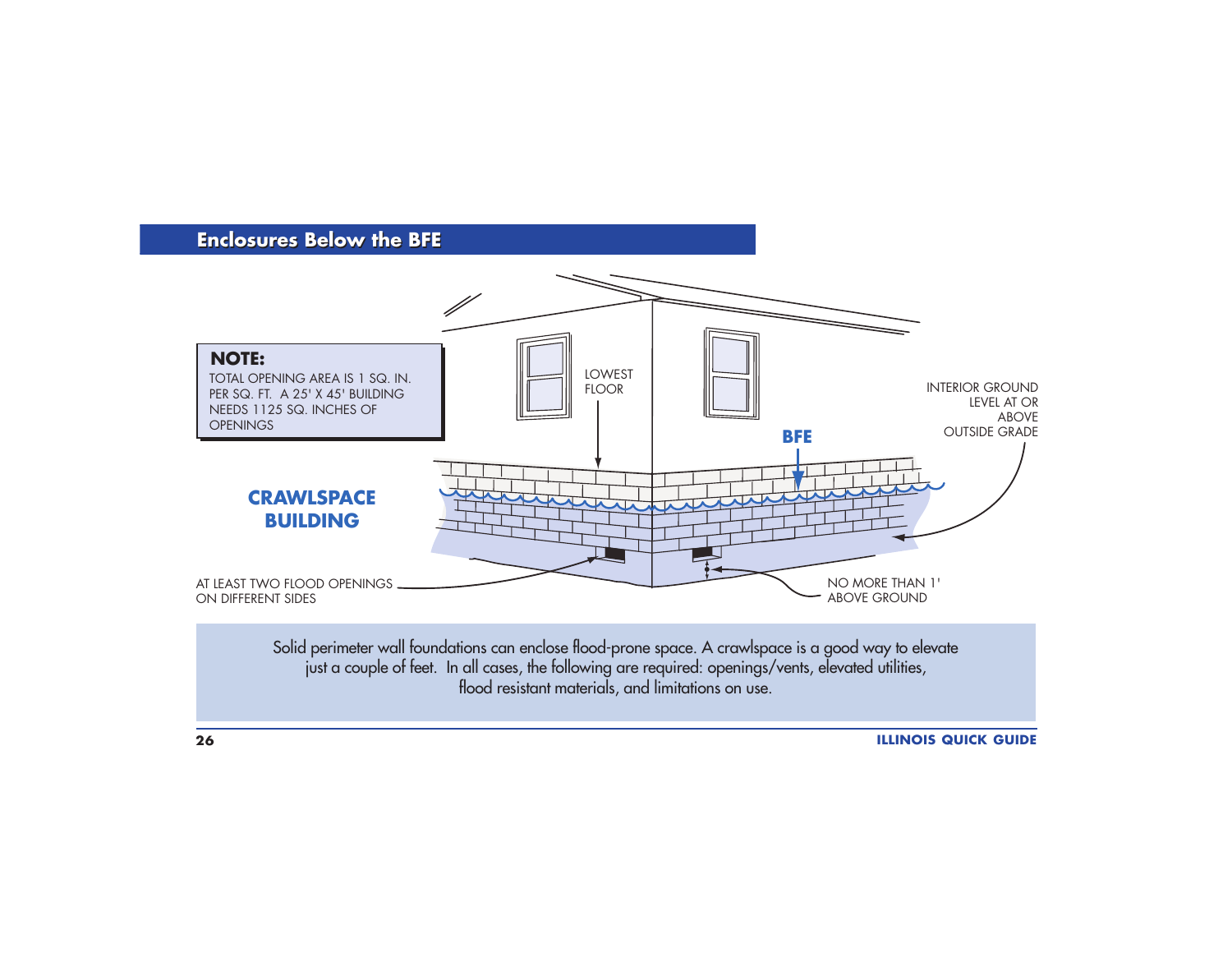# **Utility Service for Buildings Utility Service for Buildings**

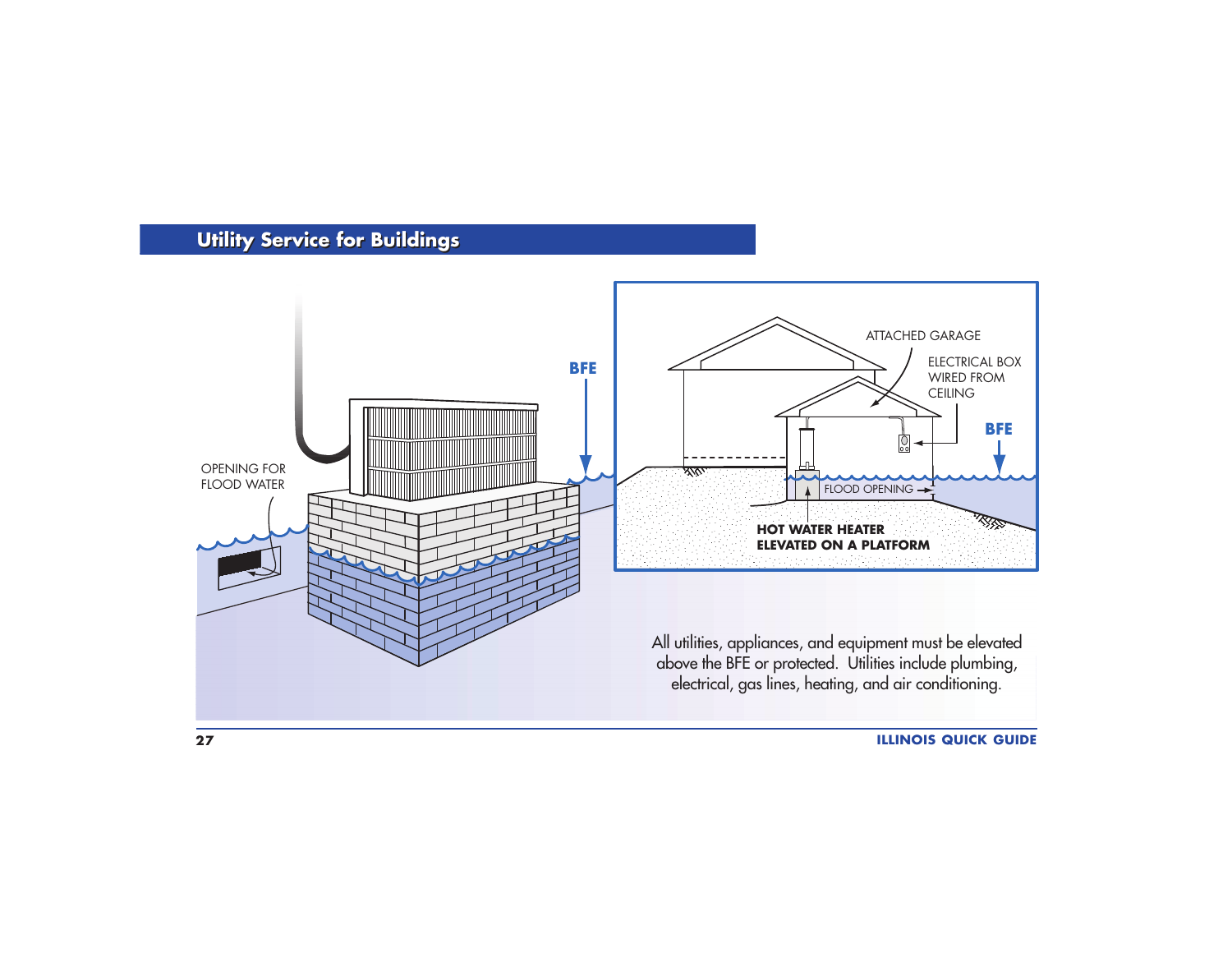## **Accessory Structures Accessory Structures**

- **Not habitable**
- **Anchored**
- **Flood openings/vents**
- **Limited investment value (less than \$5,000)**
- Less than 500 square feet
- **Built of flood resistant materials**
- **Elevated utilities**
- Used only for storage or parking
- Cannot be modified for different use in the future
- **Document floor elevation**



Even small buildings are "development" and permits or variances with noted conditions are required. They must be elevated or anchored and built to withstand flood damage. **Caution!** Remember, everything inside is likely to get wet when flooding occurs.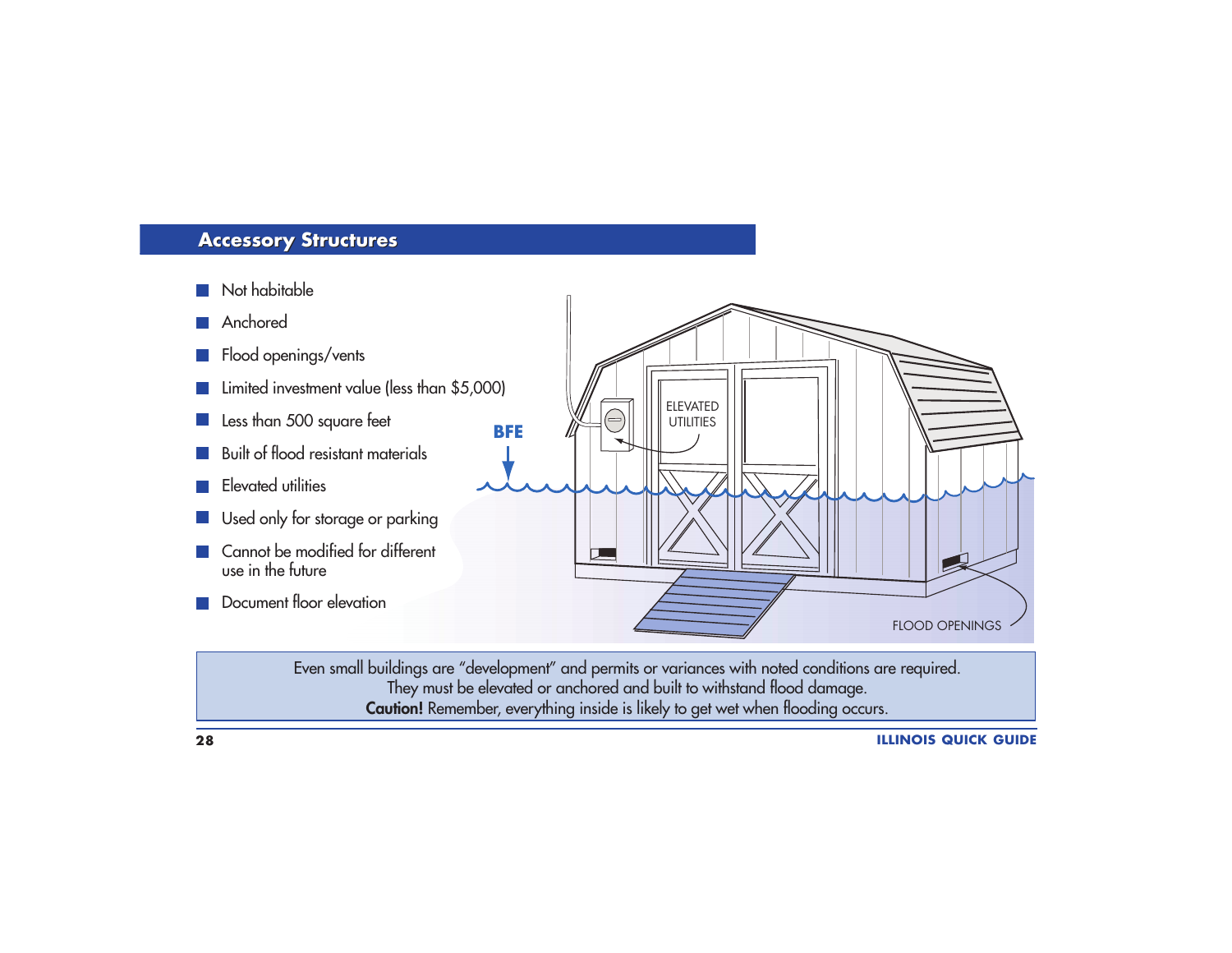#### **Recreational Vehicles Recreational Vehicles**

#### **In a flood hazard area, an RV must:**

- Be licensed and titled as an RV or park model (not as a permanent residence)
- Have inflated wheels and be self-propelled or towable by light truck
- Have no attached deck, porch, shed
- Not be used as a permanent dwelling
- Be less than 400 sq ft in area
- Have quick-disconnect propane tank
- Have elevated, quick-disconnect sewer service
- Have elevated electrical service and air conditioning unit





**Camping near the water?** Ask the campground or RV park operator about flood warnings and plans for safe evacuations.

RVs that do not meet these conditions must be installed and elevated like Manufactured Homes, including permanent foundations and tie-downs (see page 25)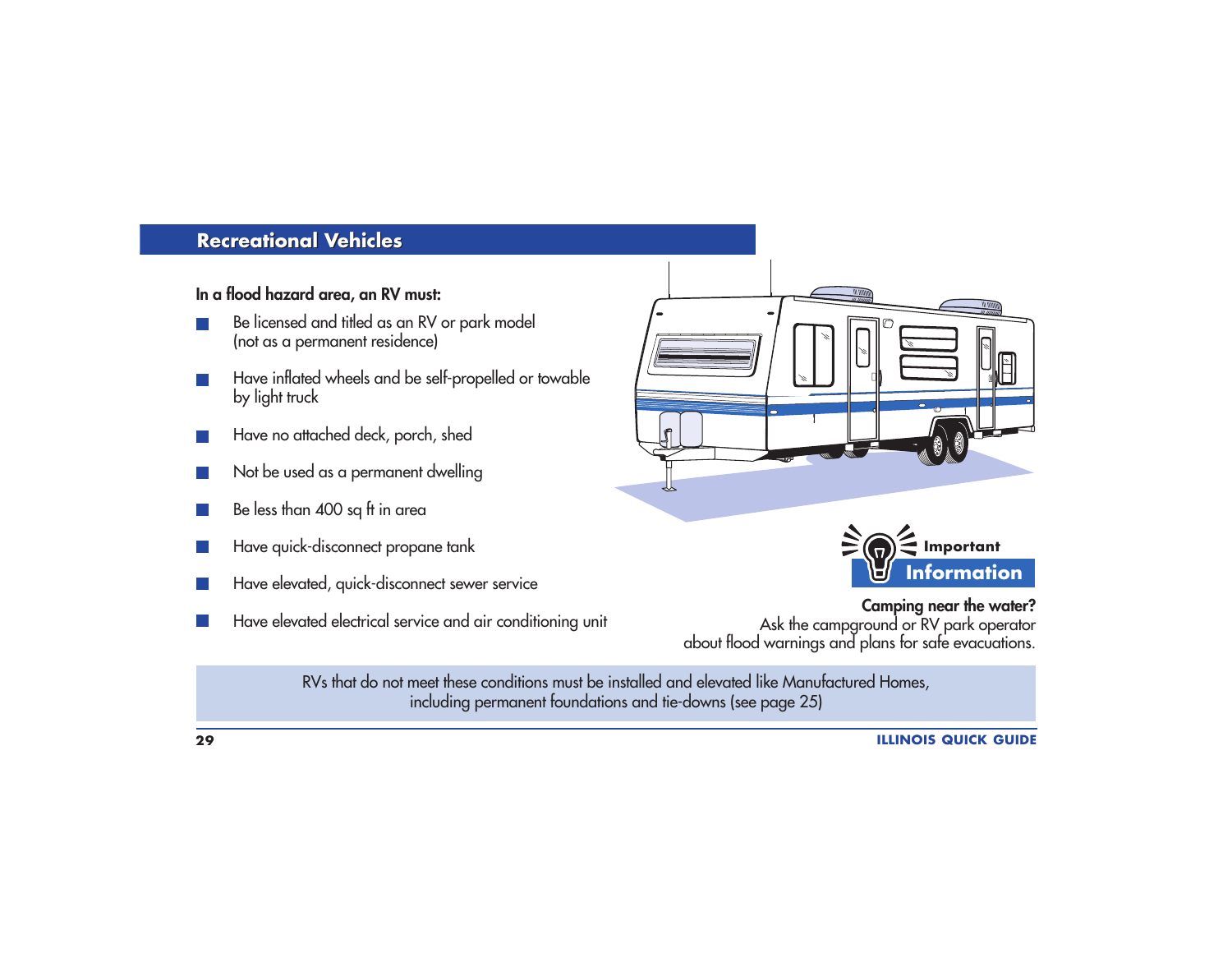# **Agricultural Structures Agricultural Structures**



Pole frame buildings

Steel grain bins

Steel frame corn cribs

General purpose feeding barns open on one side

#### **Variances are not allowed for: Variances are not allowed for:**

Livestock confinement buildings

Poultry houses

Dairy operations

Similar livestock operations





Farm houses are notagricultural structures.

Contact IDNR/OWR for additional guidance on variances foragricultural structures.



Non-elevated agricultural structures must be considered on a sitespecific basis and may be permitted only by a variance. Applicants must show that sites are in "wide, expansive floodplain areas" and no other alternative location outside of the Floodplain exists.

The best flood protection is to elevate agricultural buildings, but certain types can be approved by variance if they are "wet floodproofed."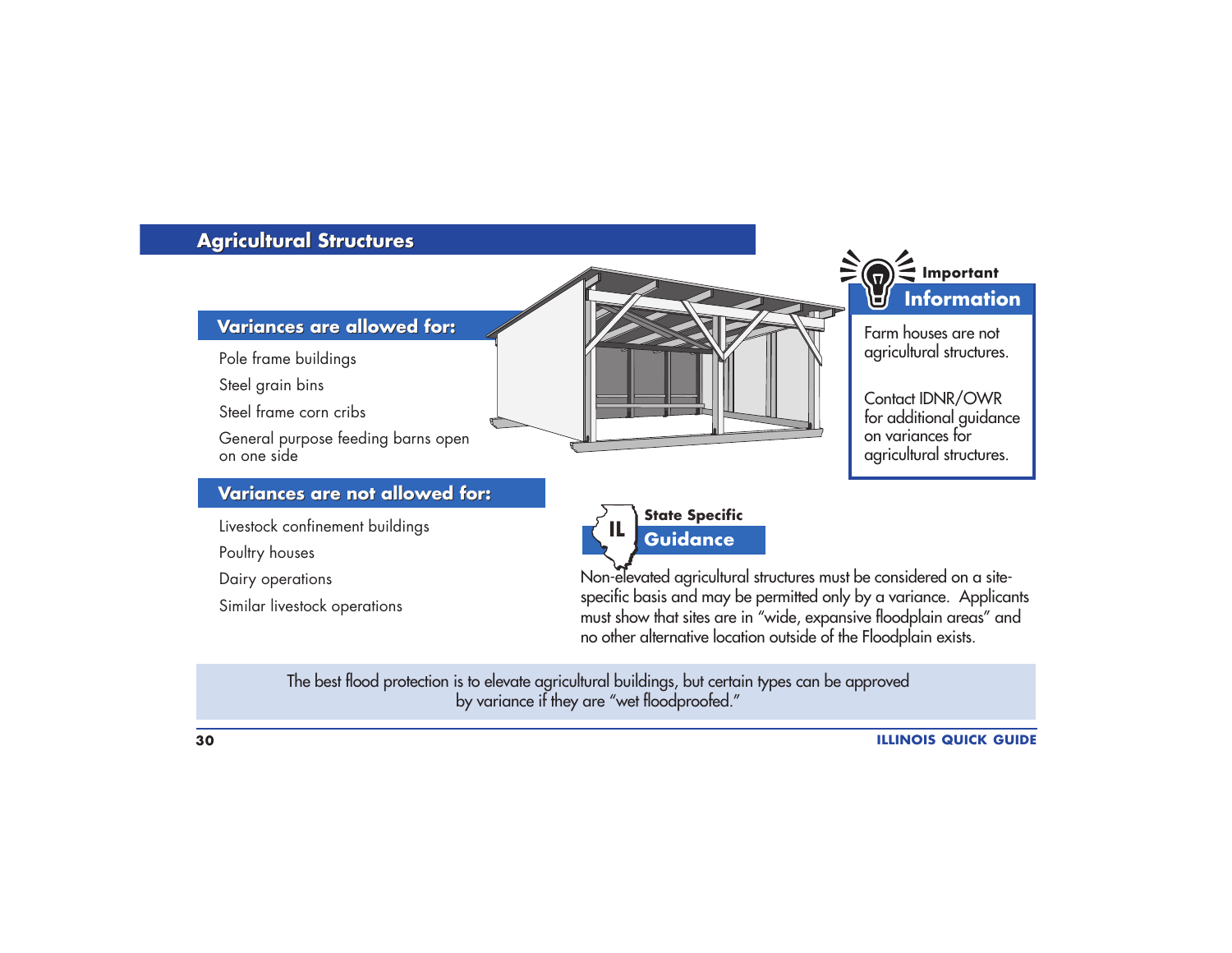

a lower percent of market value to trigger substantial improvement and substantial damage may apply.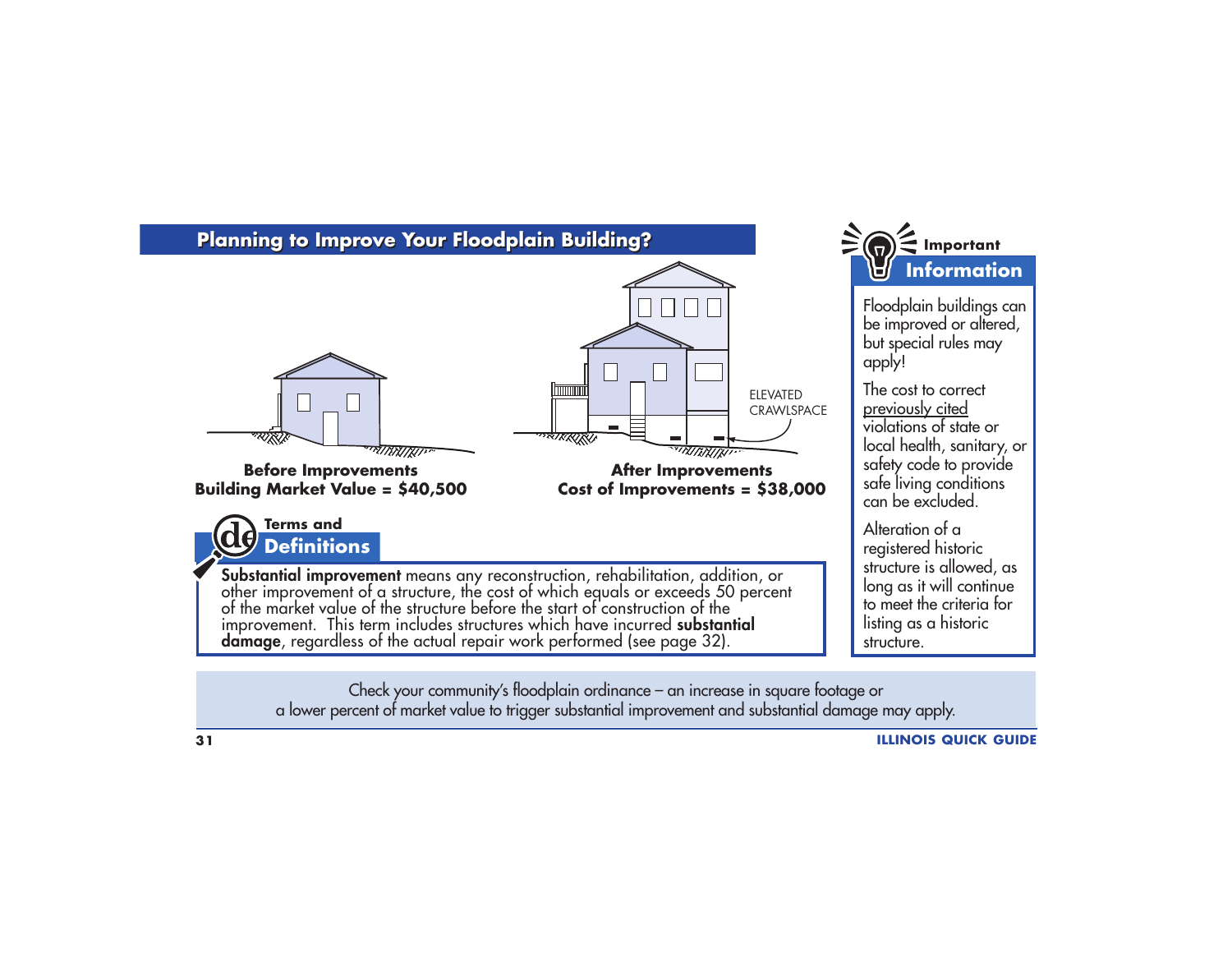## **What About After Damages?**



A permit is required to repair substantial damage from any cause — fire, flood, wind, or even a truck running into a building. Check with your permit office to be sure. You will be asked how much it will cost to repair. See page 33 for more information about elevating an existing building.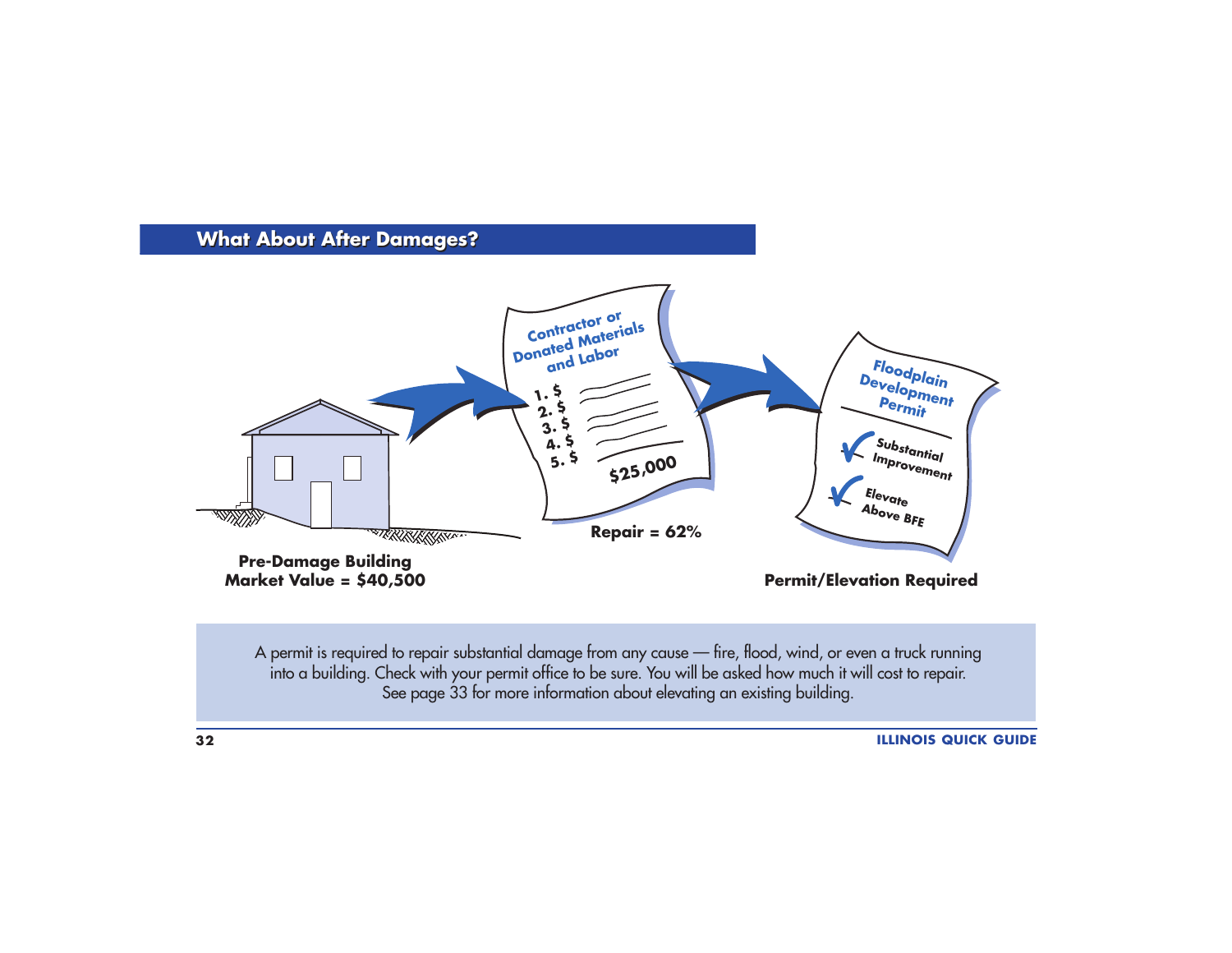# **Elevating a Pre-FIRM Building Elevating a Pre-FIRM Building**



This is one way to elevate an existing building to comply with floodplain regulations. The State and FEMA can help with more information and options.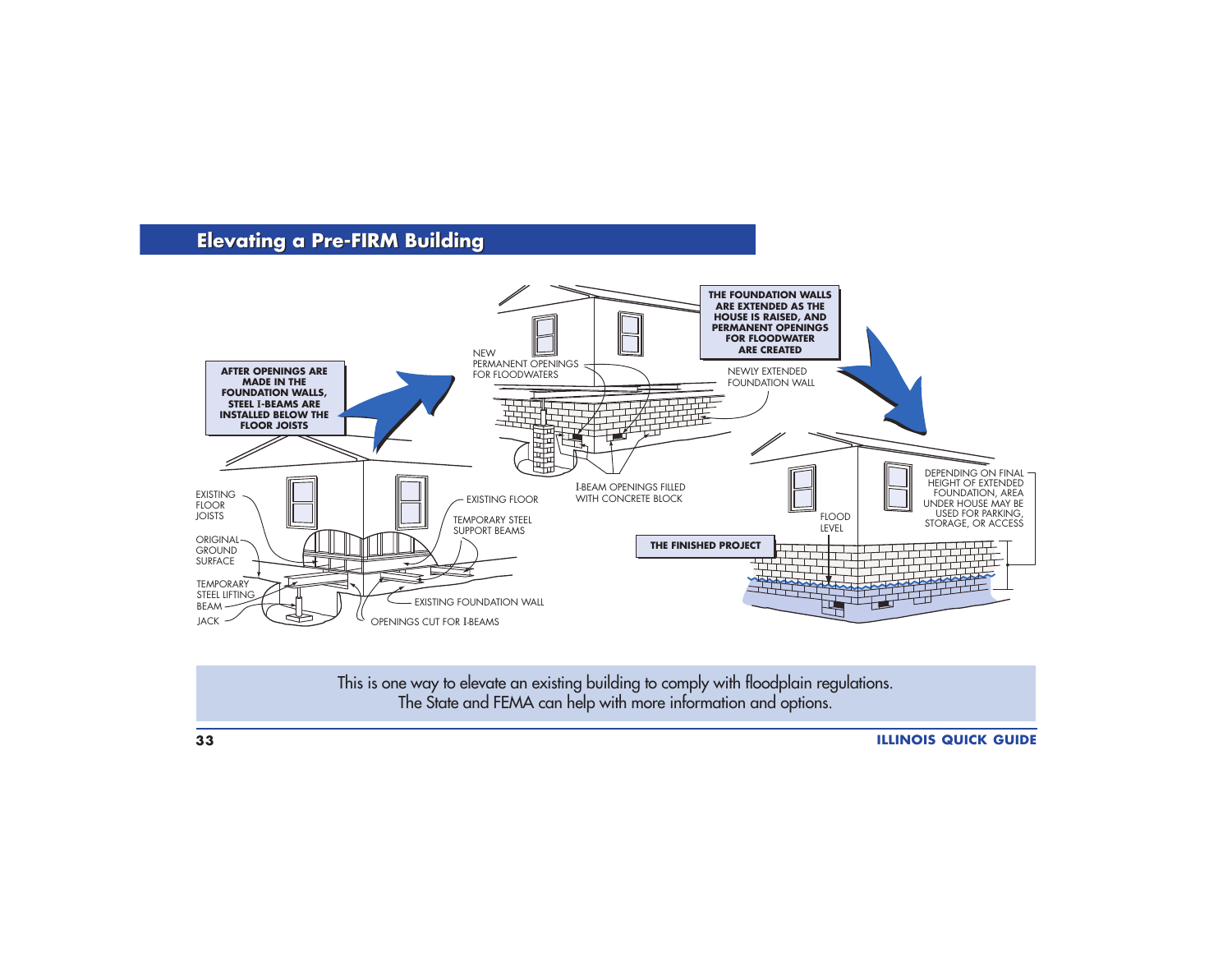# **Think Carefully About Variances**



Your community must assure that some very specific conditions are satisfied in order for a proposal to qualify for a variance.

A variance to build below the BFE may be granted, but flood insurance will be **very** expensive – perhaps more than \$1,500 per year (see page 18)!

A variance to build below the base flood elevation couldexpose your family and future owners to more damage and unsafe conditions.

Some variances are issued with special conditions. You must comply or you could be cited for a violation.

Think carefully about seeking a variance to build below the base flood elevation. Not only will your property be more likely to get damaged, but insurance will be very costly.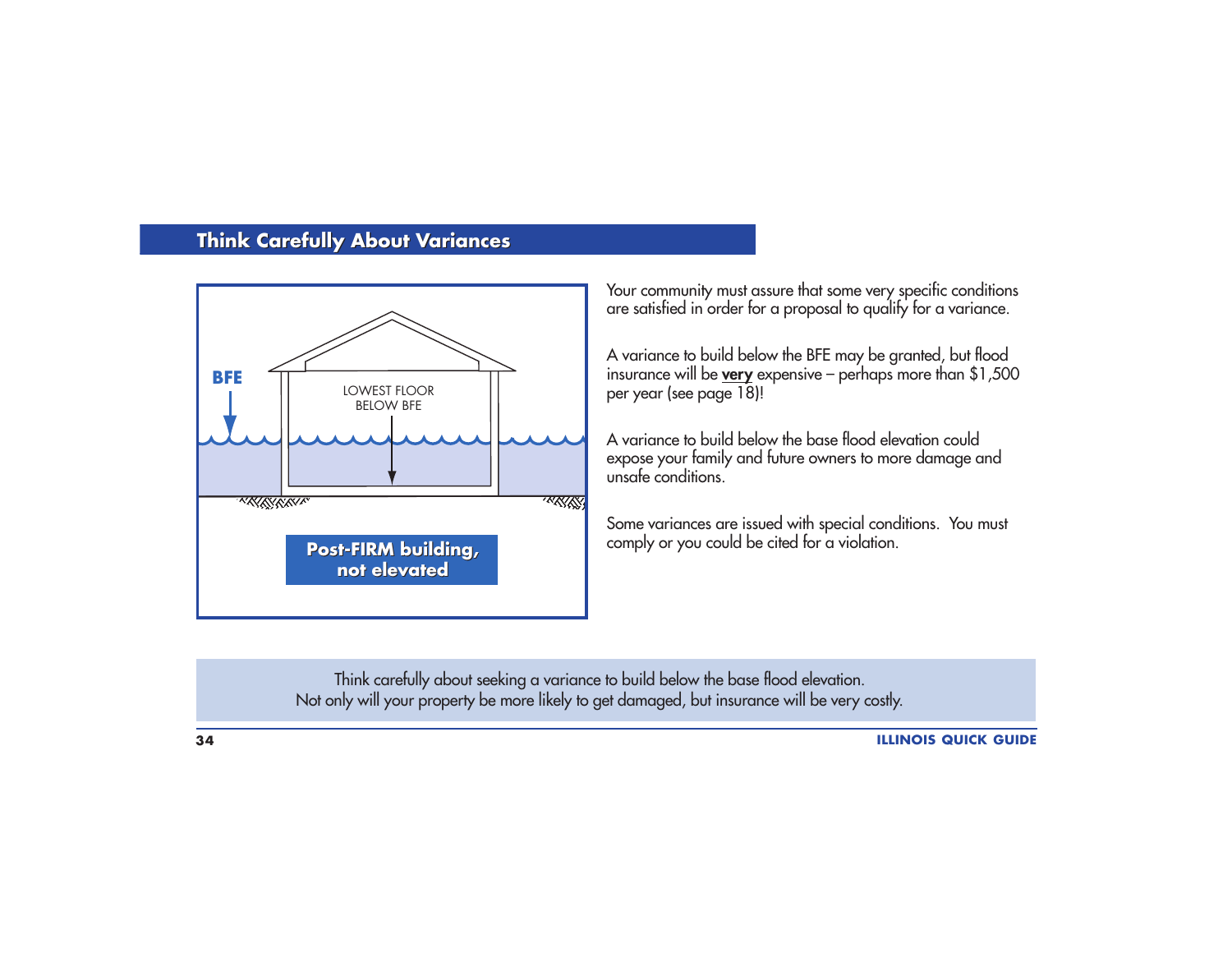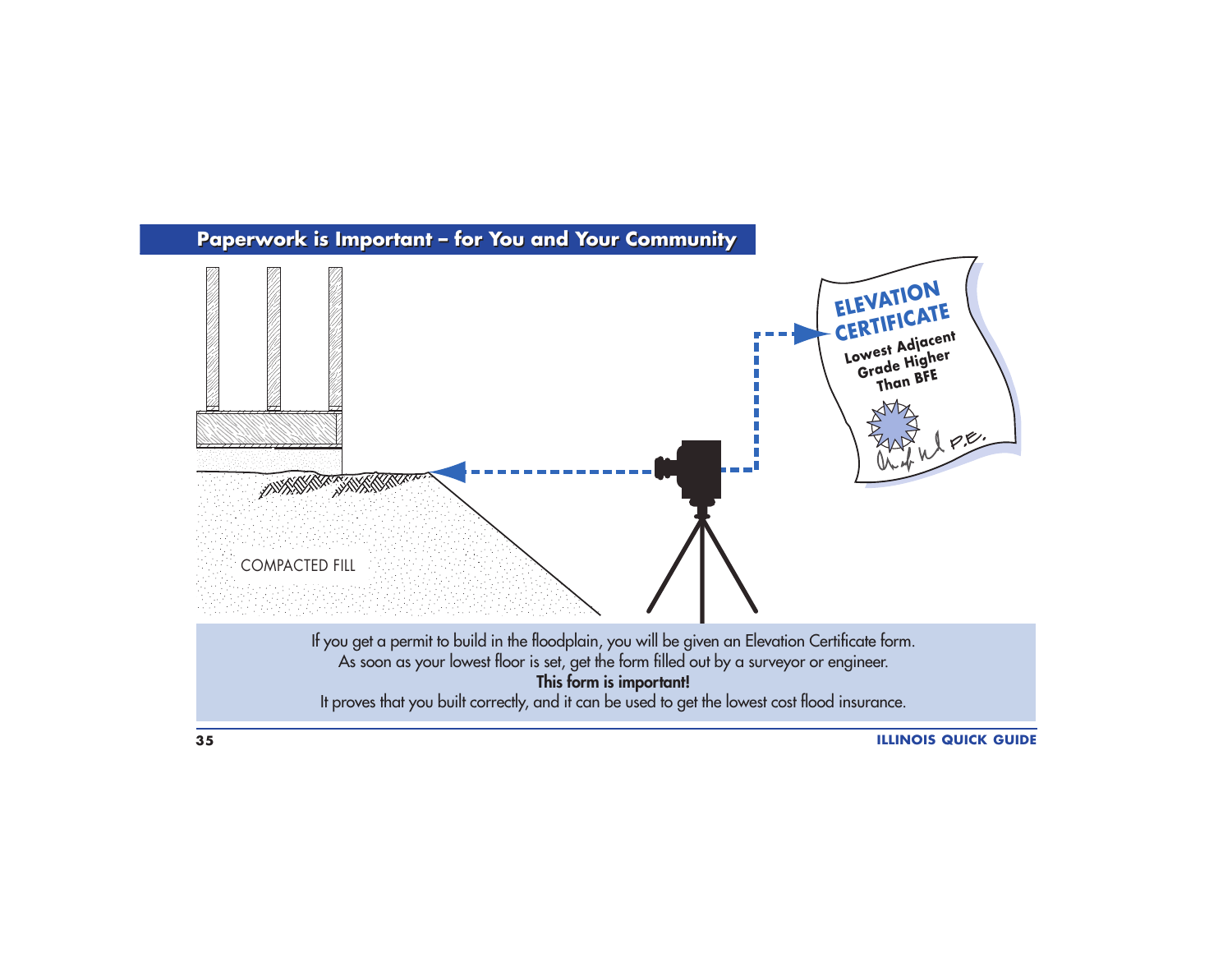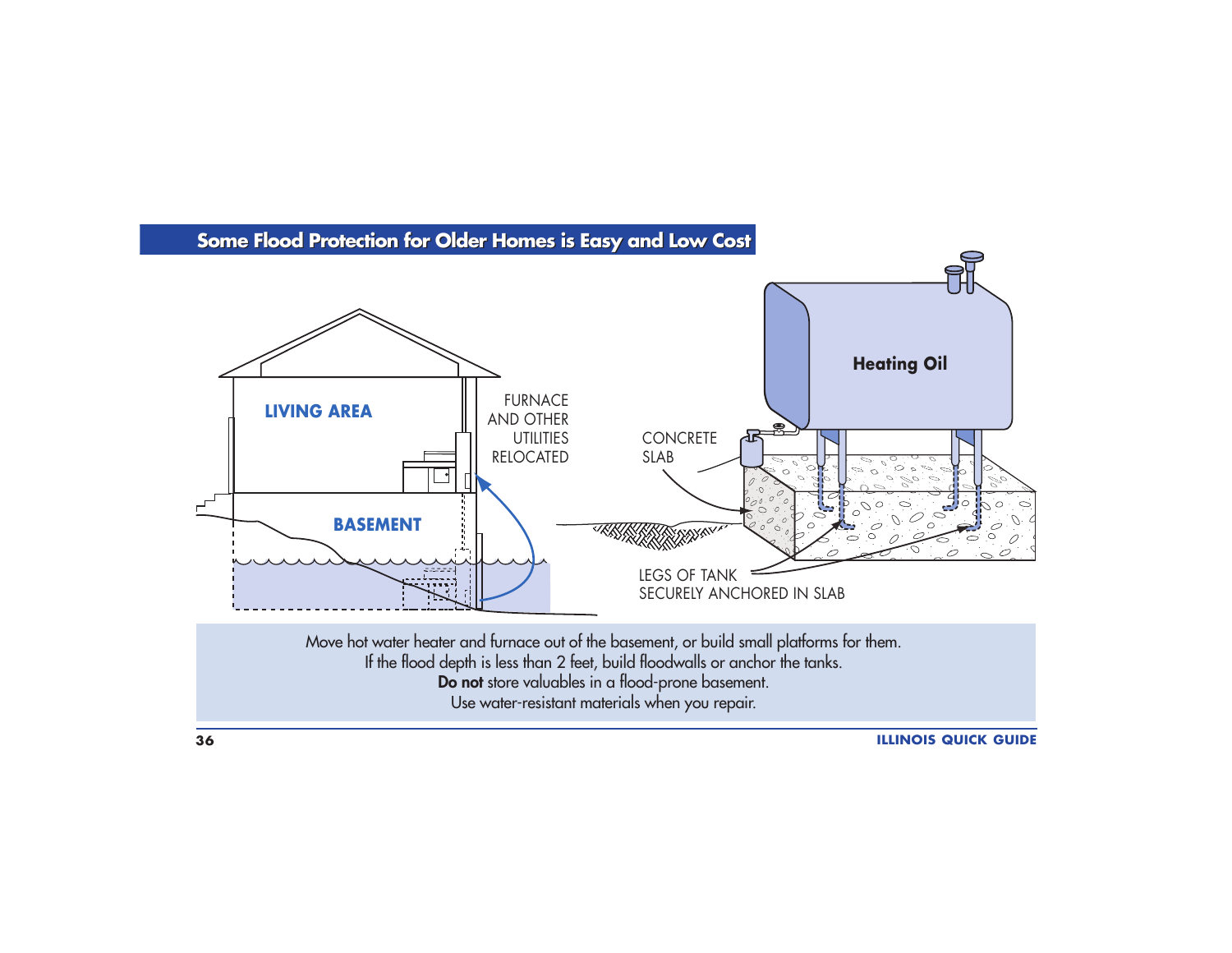

After floods, some communities buy out and demolish homes that were severely damaged. Homes have been lifted up on higher foundations, and others have been moved to safer high ground.